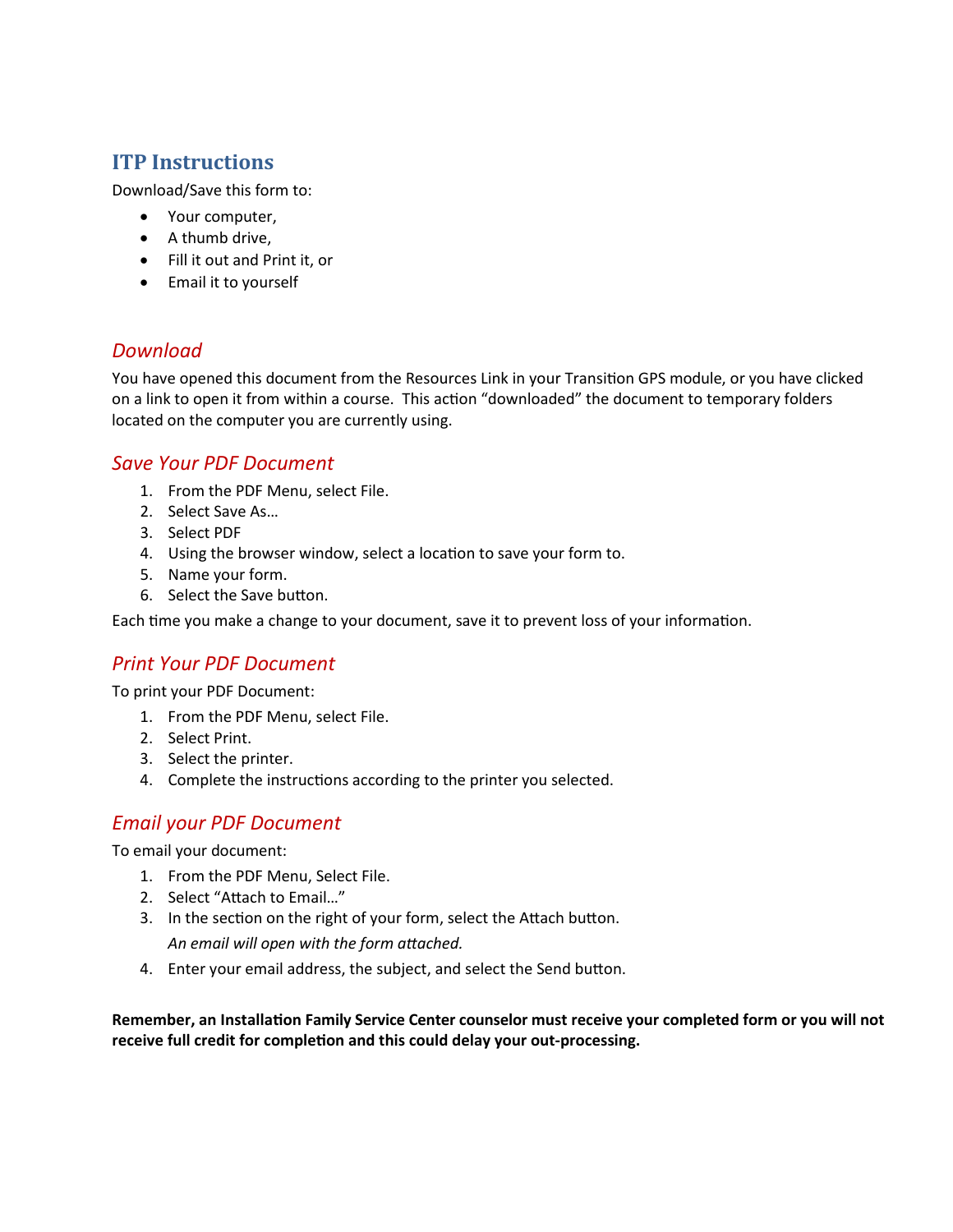# **Individual Transition Plan (ITP BLOCK 1)**

|                                                                                                                                                                                                                             | Anticipated Separation Date: ____________________ |  |
|-----------------------------------------------------------------------------------------------------------------------------------------------------------------------------------------------------------------------------|---------------------------------------------------|--|
|                                                                                                                                                                                                                             |                                                   |  |
| Date attended Pre-separation Counseling: ____________________(attach copy of DD Form 2648 / 2648-1)                                                                                                                         |                                                   |  |
| List your top 3 Military Occupation Code(s) and Title(s):                                                                                                                                                                   |                                                   |  |
| $\bullet$                                                                                                                                                                                                                   |                                                   |  |
| $\bullet$                                                                                                                                                                                                                   |                                                   |  |
| $\bullet$<br>,我们也不会有什么。""我们的人,我们也不会有什么?""我们的人,我们也不会有什么?""我们的人,我们也不会有什么?""我们的人,我们也不会有什么?""我们的人                                                                                                                               |                                                   |  |
|                                                                                                                                                                                                                             |                                                   |  |
| <b>TRANSITION PLANNING OVERVIEW</b><br>The key to a successful transition is planning, which requires a carefully thought out<br>Individual Transition Plan (ITP). The ITP provides a framework to achieve realistic career |                                                   |  |

**goals based upon an assessment of your personal and family needs as well as your unique skills, knowledge, experience, interests and abilities. You create and maintain your ITP with assistance from your Transition Counselor.<sup>1</sup> using the following template. The ITP coincides with the Transition GPS (Goals, Plans, Success) outcome-based curriculum and provides a means to discover and explore your skills and interests which may lead to potential posttransition career paths. The ITP helps you identify critical activities associated with your transition and your Transition Counselor will assist you through the process of organizing your transition into manageable tasks. The ITP also helps you to establish a timeline for completing all required activities prior to separation – it is a living document and can be modified at any time. The ITP is the road map for attaining your employment, education, technical training, and entrepreneurial objectives and can help you make a successful transition to civilian life. To develop a successful ITP you must consider the following critical elements in your planning process:**

- **I. Identify Post-transition Personal/Family Requirements** (ITP Block 1)
- **Taking Care of Individual/Family Needs**
- **Assessing Benefits and Entitlements**
- **Getting Financially Ready**
- **III. Determine Post-transition Career Path**
- **Finding a New Job** (ITP Block 2)
- **Continuing Your Education** (ITP Block 3)
- **Pursuing Technical Training (**U**ITP Block 4**U**)**
- **Starting a Business** (ITP Block 5)
- **II. Evaluate Military and Civilian Experience and Training (ITP Block 1)** 
	- **Documenting Job Related Training**
	- **Verifying Eligibility for Licensure, Certification**
- **IV. Create a Transition Timeline (ITP Block 6)** 
	- **Identifying Planning Milestones**
	- **Synchronizing Specific Activities**

 <sup>1</sup> *Transition Counselor* is a term used by the Army & Air Force; *Advisor* (Marine Corps); *Command Career Counselor* (Navy); *State Transition Assistance Advisor* (National Guard); *Transition & Relocation Manager* (Coast Guard).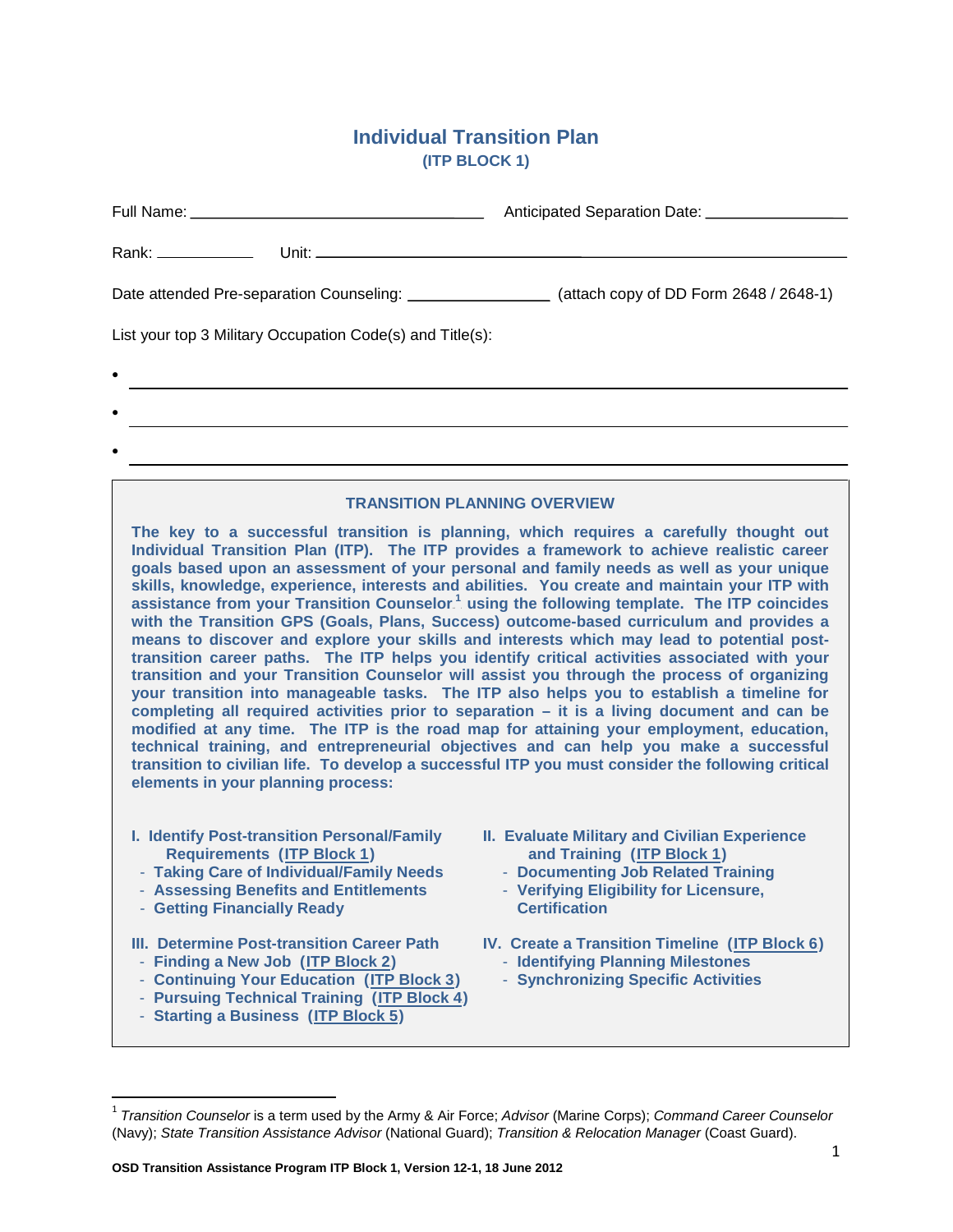#### **CAREER READINESS STANDARDS**

**Prior to completing your Individual Transition Plan (ITP), it is important to note that there are Career Readiness Standards you will be expected to meet. You will be required to provide documentation of meeting the following readiness standards to your Transition Counselor and Command representative prior to separation. These standards are designed to increase your ability to successfully overcome any challenges you may face in pursuit of your chosen career path. Some Career Readiness Standards apply to all career paths (Employment, Education, Technical Training and Entrepreneurship) while others only apply to a specific career path.**

#### **Career Readiness Standards Applicable to all Career Paths \*\*\***

- •Attend Pre-Separation Counseling
- Complete Pre-Separation Counseling Checklist DD Form 2648 / DD Form 2648-1
- Register for VA Benefits (eBenefits)
- •Prepare a Post-Separation 12-month budget reflecting personal and family goals and obligations
- •Evaluate opportunties presented by continuing military service in a Reserve Component
- Crosswalk military skill set to civilian skills (MOS crosswalk) to include an evaluation of the demand for those civilian skills within the potential relocation destinations
- •Identify and document requirements and eligibility for licensure, certification and apprenticeships at the potential relocation destinations
- Complete the Individual Transition Plan and provide documentation of meeting the Career Readiness Standards for the chosen career path

#### **Employment Career Readiness Standards\*\*\***

- Complete the employment readiness assessment prior to and after attending the Department of Labor Employment Workshop
- •Prepare and submit the Job Application Package (e.g., create resume, identify references, submit at least two employment applications, and/or provide a job acceptance letter)
- Obtain a "Gold Card" Certificate from the Department of Labor

#### **Education Career Readiness Standards\*\*\***

- Complete an education needs assessment
- •Identify, compare, and select academic institutions based on specific selection criteria
- •Prepare and submit an Education Application Package (e.g., submit application to academic institution and/or provide an acceptance letter)
- •Schedule one-on-one counseling with the academic advisor from the institution you will attend
- Connect with the Student Veteran Organization at your chosen institution

### **Technical Training Career Readiness Standards\*\*\***

- Complete an education needs assessment
- •Identify, compare, and select technical training institutions based on specific selection criteria
- •Prepare and submit a Technical Training Application Package (e.g., submit application to technical training institution and/or provide an acceptance letter)
- •Schedule one-on-one counseling with the academic advisor from the institution you will attend
- Connect with the Student Veteran Organization at your chosen institution
- **\*\*\* Career Readiness Standards are noted by 3 asterisks throughout the Individual Transition Plan**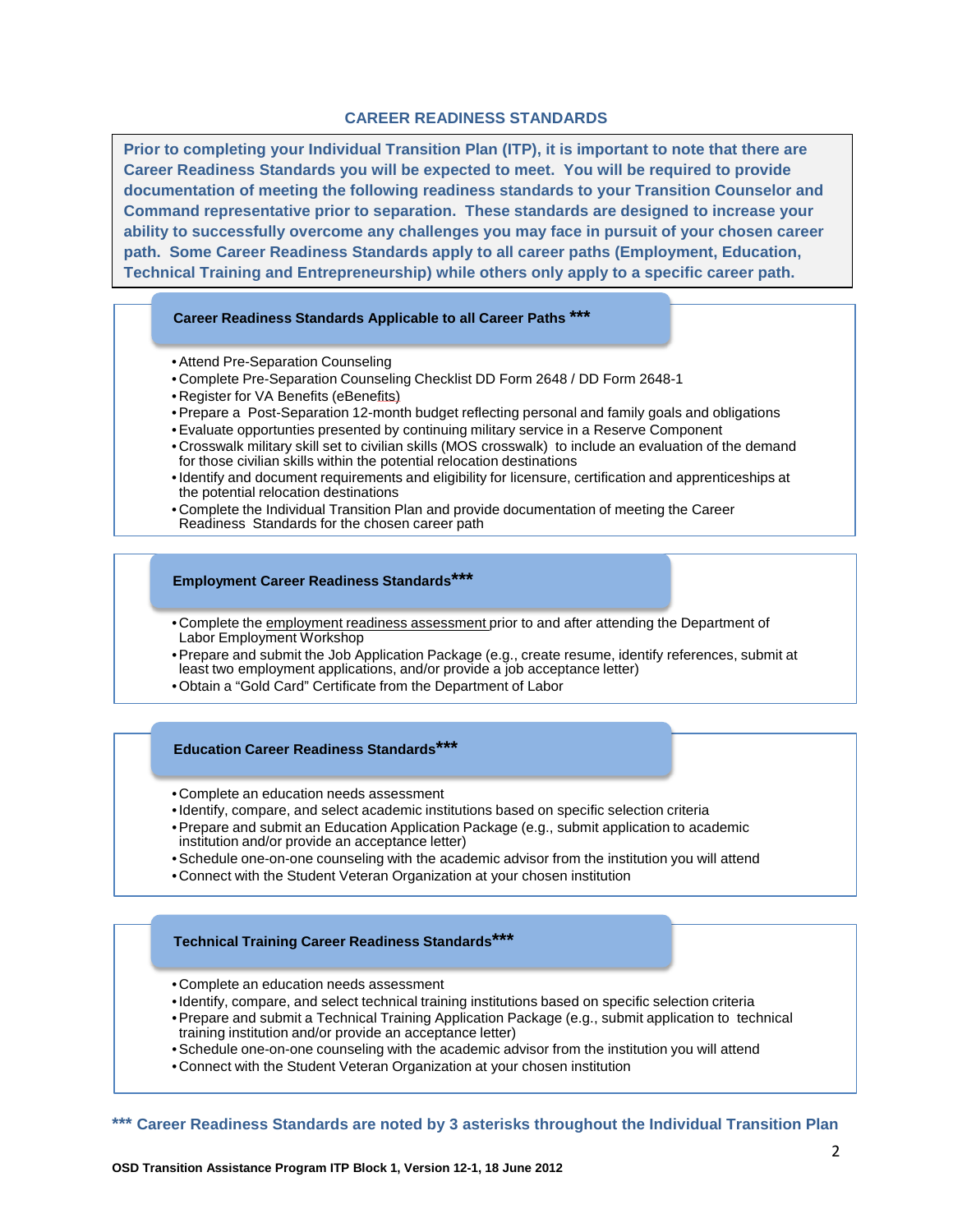#### **PERSONAL ASSESSMENT**

#### **Section I. Identify Post-transition Personal/Family Requirements**

### **A. Taking Care of Individual/Family Member Needs**

Identify individual/family needs such as medical care, expenses, and location of potential providers.

Notes:

 $\cdot$  Identify extenuating individual/family circumstances (e.g. need to provide care for elderly parents, family business, exceptional family member needs, etc.).

Notes:

 $\bullet$  Assess impact of individual/family requirements on relocation options (e.g. quality of local schools, availability of medical care, spouse employment opportunities, etc.).

Notes:

 Evaluate your immediate post-transition housing requirements. Determine how much living space you will require to safely house yourself, dependents, and personal items. Consider whether you may need to make more than one move or need to utilize temporary storage. Contact the housing referral office to identify local and remote housing options. The installation transportation office can provide detailed information about planning the movement and storage of your household goods. Visit the VA website: .<http://www.benefits.va.gov/homeloans/> to get information on the VA home loan program.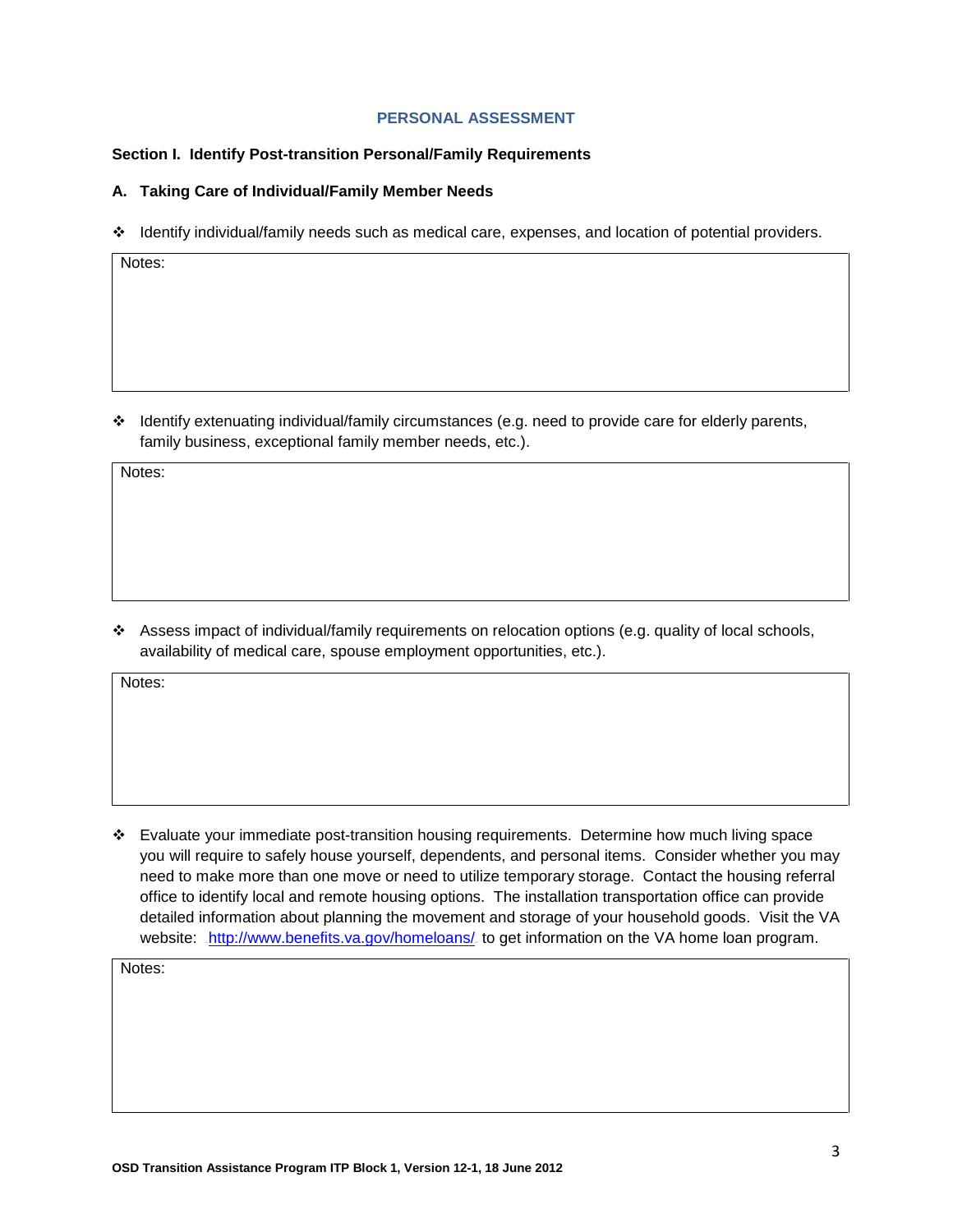Consider your post-transition transportation requirements. Determine if you have adequate reliable personal transportation to take you to and from your place of employment or school. Evaluate your commuting options and whether you need to purchase another vehicle(s) for your spouse and/or dependents. Identify your post-transition transportation expenses to include: purchase costs, vehicle registration, insurance, maintenance, fuel, etc. If you are disabled, determine if you are eligible for assistance in purchasing a vehicle and/or automotive adaptive equipment by visiting [http://www.warms.vba.va.gov/regs/38CFR/BOOKB/PART3/S3\\_808.DOC](http://www.warms.vba.va.gov/regs/38CFR/BOOKB/PART3/S3_808.DOC)

Notes:

• What person or persons do you go to for advice, personal counsel and/or mentoring when facing a difficult challenge or decision? Will you still have access to those persons after you separate from active duty? Consider what steps you need to take now to maintain contact.

Notes:

• With whom do you spend your leisure time now? Who is a part of your social network? How did you meet them? Determine the steps you need to take to continue these relationships or establish this type of support in the community where you will live post-separation.

Notes:

### **B. Assessing Benefits and Entitlements**

 $*$  \*\*\* Evaluate the benefits (e.g. additional income, promotions, leadership and professional development opportunities, travel) associated with continuing your military service in either the Reserves or National Guard (if applicable). Consider the financial impact of continued entitlements such as medical and dental coverage, life insurance, military exchange, commissary, club privileges, recreational and athletic facilities. Contact the installation/ local recruiter to schedule an informational counseling session and identify potential units/positions.

Notes:

Recruiter counseling date: Financial impact: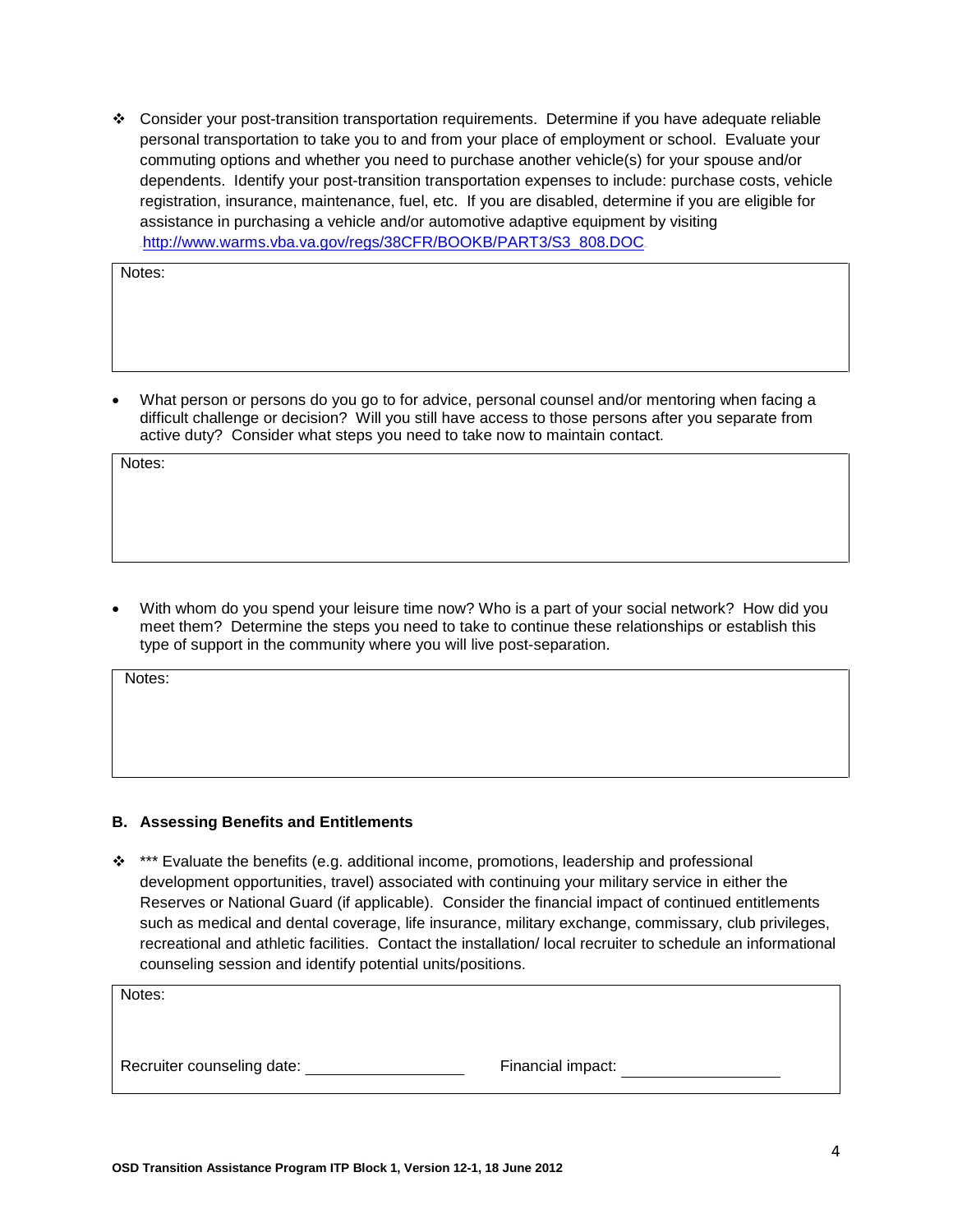\*\*\* Register for your VA Benefits and assess their impact on future financial obligations: [www.ebenefits.va.gov](http://www.ebenefits.va.gov/).

Notes:

Date applied for eBenefits:

## **C. Getting Financially Ready**

 $\div$  Identify anticipated financial obligations such as dependent college savings plan, retirement savings plan, utility security deposits, and additional commuting/transportation expenses (e.g., additional car payment, fuel, maintenance, insurance).

Notes:

 $\div$  List required new civilian workforce wardrobe items and estimate expenses.

Notes:

 $\div$  Develop and attach a plan to reduce/eliminate current debt: .<https://powerpay.org/>.

Notes:

Date you reviewed your free credit report (<http://www.annualcreditreport.com/>.):

- \* \*\*\* Develop a 12-month budget based on your current financial obligations (e.g., living expenses and indebtedness) as well as anticipated post-transition expenses. Determine if your expected posttransition income will adequately address anticipated financial obligations (e.g. housing, medical, food, insurance, transportation, costs of establishing a home, utility security deposits, etc.). Use the TurboTAP Financial Planning Worksheet for Career Transition at: .[http://www.turbotap.org/export/sites/default/transition/resources/PDF/financial\\_planning\\_worksheet\\_fi](http://www.turbotap.org/export/sites/default/transition/resources/PDF/financial_planning_worksheet_fillable.pdf) [llable.pdf](http://www.turbotap.org/export/sites/default/transition/resources/PDF/financial_planning_worksheet_fillable.pdf)
- Attach a copy of your TurboTAP Financial Planning Worksheet for Career Transition and bring a copy to the Core Curriculum TAP workshop.
- Estimate your annual salary/income requirements: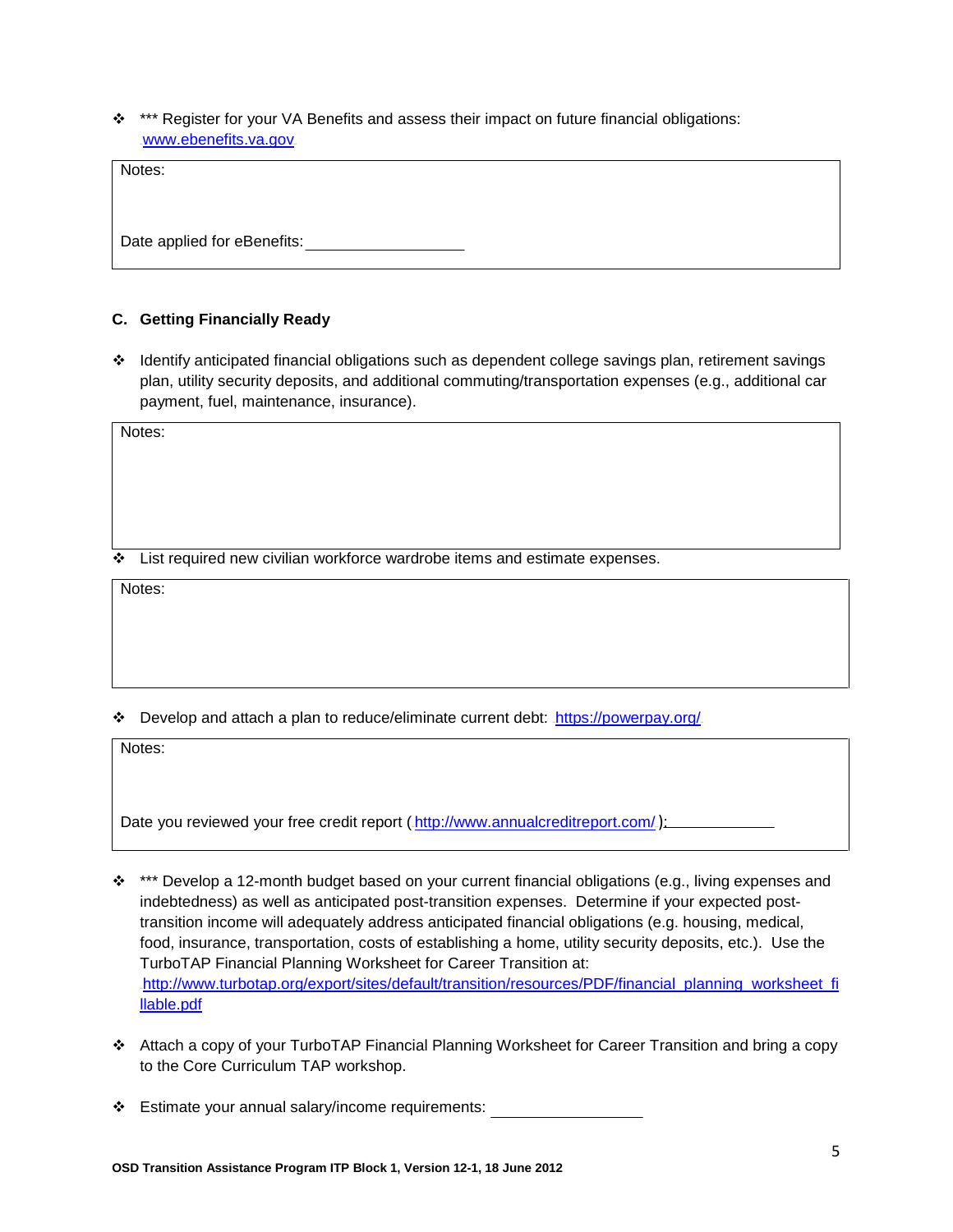## **Section II. Evaluate Military and Civilian Experience and Training**

## **A. Documenting Job Related Training**

- Check all that apply:
- $\bigcirc$  High School Graduate/GED  $\bigcirc$  Training Certificates/ Licenses  $\bigcirc$  Baccalaureate Degree
	-
	-
- $\cup$  Relevant Training  $\hskip1cm \cup$  Some College  $\hskip1cm \cup$  Master's Degree
- $\cup$  Technical Training  $\qquad \qquad \cup$  Associates Degree  $\qquad \qquad \cup$  Doctorate
- -
- 
- O Vocational School  $\bigcirc$  Apprenticeship  $\bigcirc$  Post Graduate Studies
	-
	-

<u> 1989 - Johann Barn, mars eta bainar eta idazlea (</u>

 Gather documentation of your civilian and military experience/training (e.g., certifications, diplomas, transcripts, licenses, etc.) and list them below. This may require research on your behalf to contact former technical training and academic institutions to identify their specific procedures and any applicable fees for providing this service.

- \*\*\* Verify your military experience and training at: <https://www.dmdc.osd.mil/appj/vmet/index.jsp>. Assistance is available by meeting with an Education Counselor and instruction is available by attending the Transition GPS Core Curriculum training. Review the list of schools documented on the VMET site. If necessary, gather documentation and list below all military professional development schools you completed that are missing from the VMET site:
- •
- •
- Calculate American Council on Education (ACE) credits earned for military training (if applicable): .<http://www.acenet.edu/Content/NavigationMenu/ProgramsServices/MilitaryPrograms/index.htm>.

Number of ACE credits earned:<br>
Number of ACE credits earned:

- **B. Verify Eligibility for Licensure and Credentialing.**
- \*\*\*\* Crosswalk your military skill set to the corresponding civilian skills (MOC Crosswalk) at: [www.online.onetcenter.org/crosswalk](http://www.online.onetcenter.org/crosswalk). Assistance is also available by meeting with an Education Counselor and instruction is available by attending the Transition GPS Core Curriculum.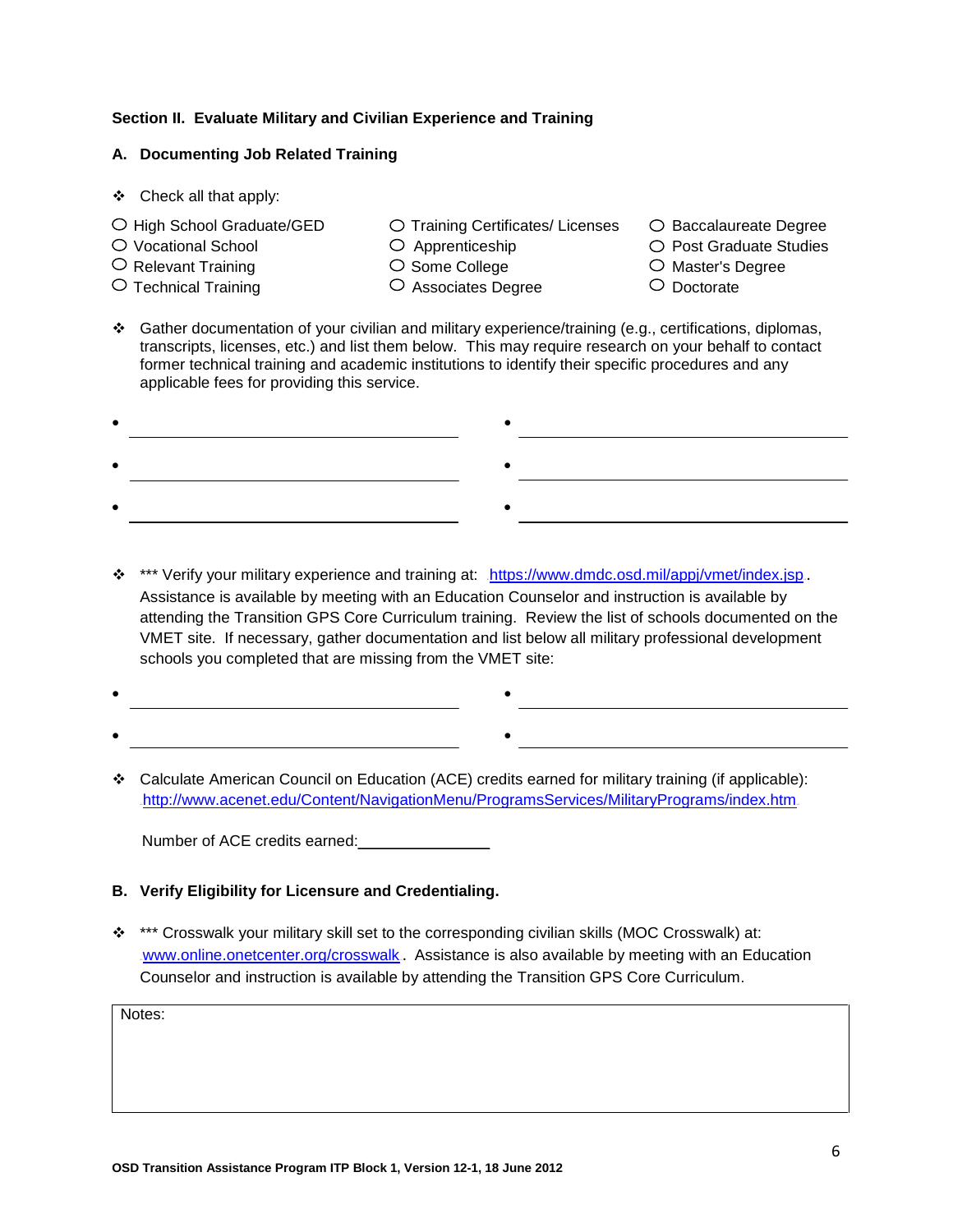\*\*\*\* Identify and document transferable credits earned through your military experience and training and verify your eligibility for licensure, certification and apprenticeship programs:

| Department of Labor Workforce<br><b>Credentials Information Resource</b><br>Center | www.careeronestop.org/CREDENTIALING/CredentialingHome.asp.     |
|------------------------------------------------------------------------------------|----------------------------------------------------------------|
| U.S. Army Credentialing<br>Opportunities On-Line (COOL)                            | https://www.cool.army.mil.                                     |
| Army/American Council on<br><b>Education Registry Transcript</b><br>System (AARTS) | http://aarts.army.mil/                                         |
| <b>United Services Military</b><br>Apprenticeship Program<br>(USMAP)               | https://usmap.cnet.navy.mil/usmapss/static/usmap.jsp           |
| Defense Activity for Non-<br><b>Traditional Education Support</b><br>(DANTES)      | www.dantes.doded.mil/dantes_web/danteshome.asp                 |
| Navy Credentialing Opportunities<br>On-Line (COOL)                                 | https://www.cool.navy.mil                                      |
| Sailor/Marine American Council<br>on Education Registry Transcript<br>(SMART)      | https://smart.navy.mil/smart/signIn.do                         |
| <b>Community College of Air Force</b><br>(CCAF)                                    | http://www.au.af.mil/au/ccaf/index.asp                         |
| Air Force Credentialing and<br>Education Research Tool (CERT)                      | https://augateway.maxwell.af.mil/ccaf/certifications/programs/ |

## **C. Identify career field(s) you are qualified to enter.**

\* Conduct personal research to explore and evaluate potential career field options.

Note: Any Guard or Reserve member facing employment difficulty prior to or after an active duty tour can contact Employer Support of the Guard and Reserve (**ESGR.org**) to learn their legal rights. ESGR will work to resolve conflicts or misunderstandings between the member and their employer.

| DoD and VA Employment                                | https://h2h.jobs.                                                                                                      |
|------------------------------------------------------|------------------------------------------------------------------------------------------------------------------------|
| Search Tools & Job Listings                          | http://www.vetsuccess.gov/jobs                                                                                         |
| <b>Employment Hub</b>                                | .www.turboTAP.org/portal/transition/resources/Employment_Hub.                                                          |
| State Job Boards                                     | www.careeronestop.org/jobsearch/cos_jobsites.aspx.                                                                     |
| <b>Public and Community Service</b><br>Opportunities | http://www.turbotap.org/portal/transition/lifestyles/Employment/Public<br>and_Community_Service_PACS_Registry_Program. |
| Department of Labor                                  | http://mynextmove.dol.gov/                                                                                             |
| Teaching Opportunities/Troops<br>to Teachers         | www.proudtoserveagain.com.                                                                                             |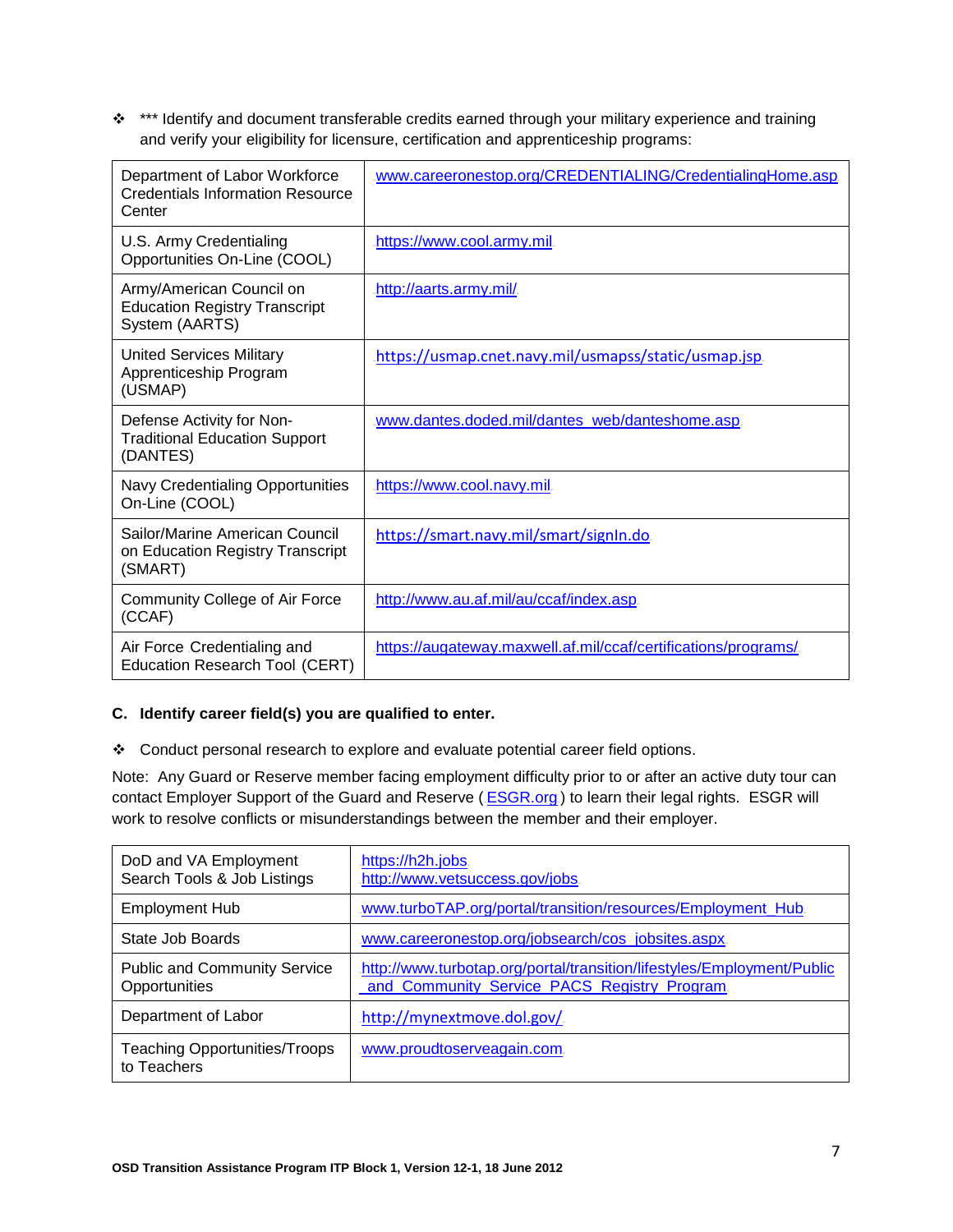| <b>Federal Employment</b>                                                    | http://www.usajobs.gov/                                                                  |
|------------------------------------------------------------------------------|------------------------------------------------------------------------------------------|
| Opportunities                                                                | www.go-defense.com                                                                       |
| Veterans Preference in Federal                                               | http://www.opm.gov/staffingPortal/Vetguide.asp.                                          |
| Employment                                                                   | http://www.fedshirevets.gov/                                                             |
| Office of Personnel<br>Management (OPM) Special<br><b>Hiring Authorities</b> | http://www.opm.gov/hr_practitioners/lawsregulations/appointingautho<br>rities/index.asp. |
| Hiring Preference in                                                         | http://www.turbotap.org/portal/transition/lifestyles/Employment/Feder                    |
| Non-Appropriated Funds (NAF)                                                 | al_Jobs_Through_the_Non-                                                                 |
| Jobs                                                                         | Appropriated_Fund_and_the_Veterans_Readjustment_Act.                                     |
| <b>State Employment Agencies</b>                                             | www.careeronestop.org/jobsearch/cos_jobsites.aspx                                        |

 Refine your research to identify desired industries, careers, jobs and salaries. Consider jobs in the public and private sectors. Identify any prerequisites you would have to complete (e.g., education, training, certification, licensure, security clearance) before being fully qualified to seek employment in a chosen career field. Assistance is also available by meeting with a VA Career Counselor and instruction is available by attending Transition GPS.

Notes:

 Now that you identified potential careers, evaluate your ease to relocate and find new employment. Find where opportunities exist by researching employment websites such as <http://www.usajobs.gov/>., and the Veterans Job Bank: [https://www.nationalresourcedirectory.gov/home/veterans\\_job\\_bank](https://www.nationalresourcedirectory.gov/home/veterans_job_bank)...

Notes:

 $\cdot$  Now that you know where potential jobs exist, research those locations to determine if they meet your personal/family requirements. Explore state, city and county websites to evaluate demographics, school ratings, tax rates, cost of living, availability of housing, home prices, etc. Assistance is also available through your Transition Counselor and installation relocation assistance office and through the U.S. Census Bureau: <http://factfinder2.census.gov/faces/nav/jsf/pages/index.xhtml>.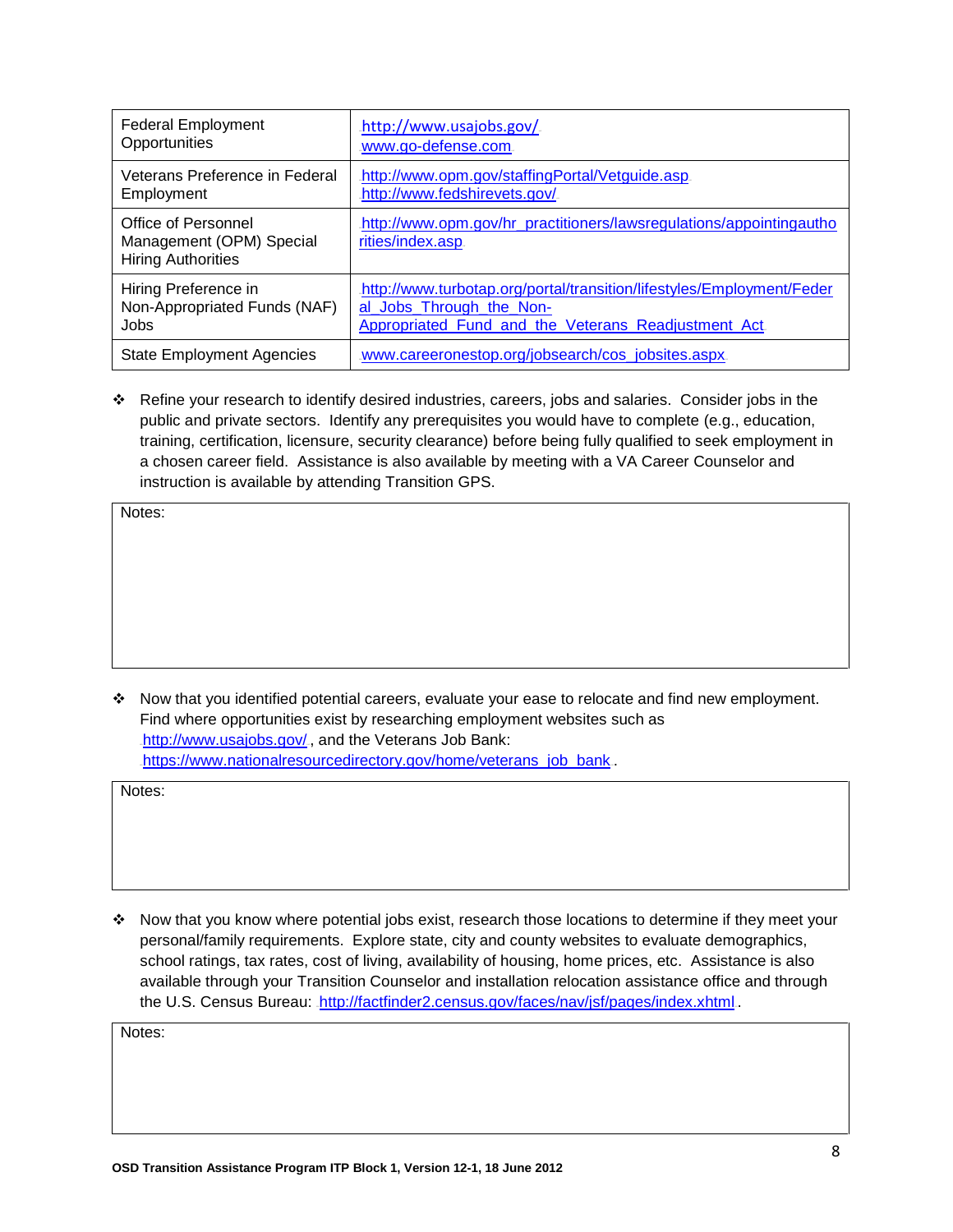### **Section III. Determine Post-transition Career Path**

**A. Designate the career field you wish to pursue based on your personal, family and financial obligations and desires.**

Desired Career Field:

Desired Relocation Destination:

### **B. Designate your transition career path.**

- Select the transition career path you wish to pursue. Use the statements below each path to help you determine the appropriate transition career path.
- $\square$  Employment (refer to ITP Block 2, Employment, Sec. IV; and Block 6, Milestones, Sec. VIII) - I am qualified to seek immediate employment in my desired career field or I plan to explore future employment opportunities.
- $\Box$  Education (refer to ITP Block 3, Education, Sec. V; and Block 6, Milestones, Sec. VIII) - I require additional education in my desired career field.
- $\Box$  Technical Training (refer to ITP Block 4, Technical Training, Sec. VI; and Block 6, Milestones, Sec. VIII)

- I require additional technical training in my desired career field.

 $\Box$  Entrepreneurship (refer to ITP Block 5, Entrepreneurship, Sec. VII; and Block 6, Milestones, Sec. VIII) - I desire to start my own business.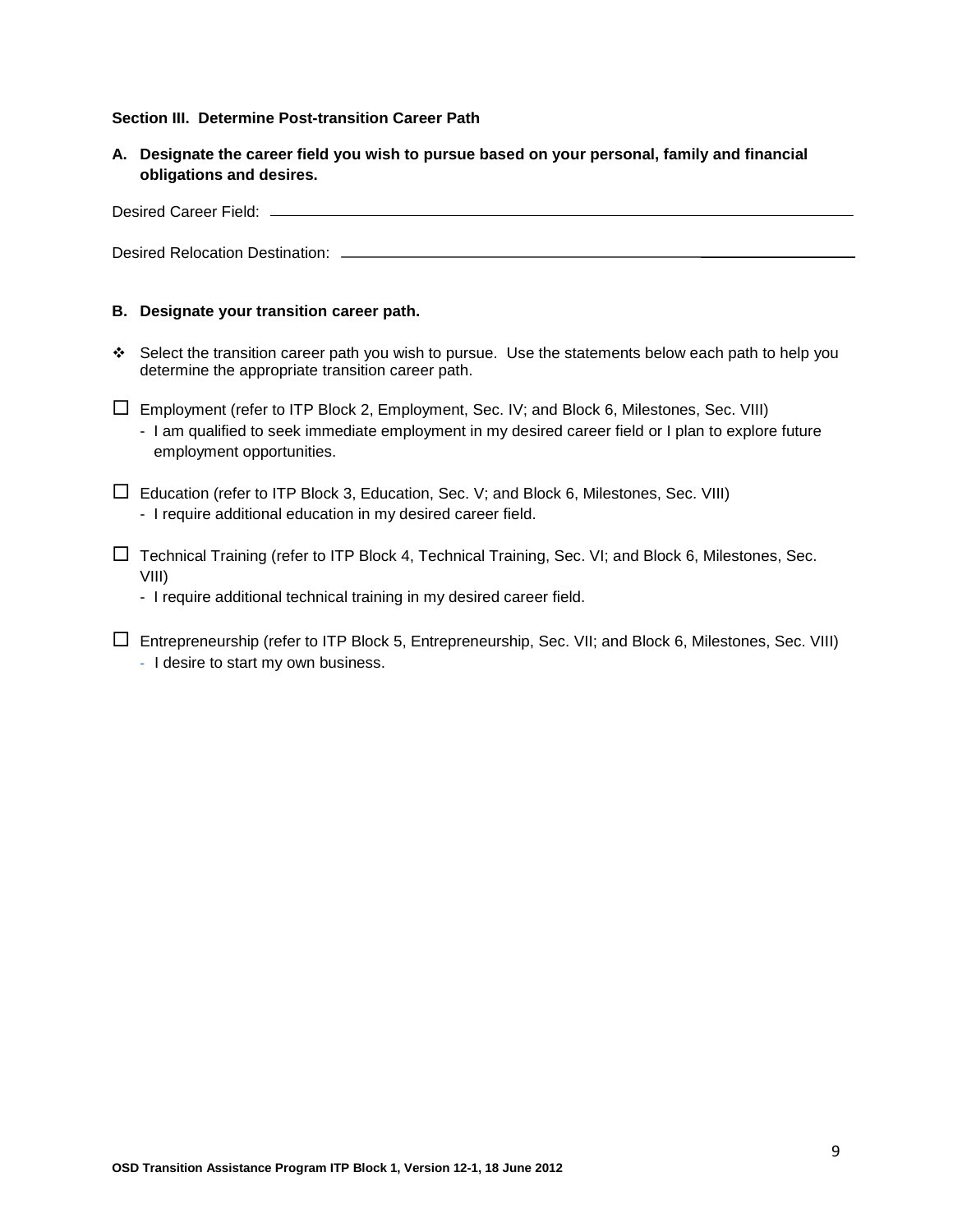#### **CAREER PATH – EMPLOYMENT (ITP BLOCK 2)**

#### **Section IV. Employment**

Note: Any Guard or Reserve member facing employment difficulty prior to or after an active duty tour can contact Employer Support of the Guard and Reserve (**[ESGR.org](file:///C:/Documents%20and%20Settings/crispm.CPMSHQ/My%20Documents/ITP/ESGR.org)**) to learn their legal rights. ESGR will work to resolve conflicts or misunderstandings between the member and their employer.

- **A. Complete the employment readiness assessment as directed during your Pre-separation Counseling and contact your Transition Counselor to schedule attendance at the Department of Labor Employment Workshop.**
- \* \*\*\* Attach the results of your employment readiness assessment.
- ❖ Date of DOL Employment Workshop:
- **B. Attach a copy of your resume or begin to develop a private and/or federal resume.**
- ❖ Identify your professional skills.

*Sample: Lean Six Sigma – black belt; procurement skills; proven leader; management; facilitate staff communications; analyze reports; prepare presentations; estimate quantities and costs of materials for projects; provide labor projections; maintain fleet of 10 tracked vehicles; organize and schedule events.*

❖ Identify your personal strengths and attributes.

*Sample: Mature manager; able to identify timely solutions; excellent team building skills; effective communicator; dedicated and reliable – will work until job is complete; highly organized; able to ask for help when needed; team player; disciplined work ethic; able to live within means; quick learner.* 

| $\bullet$                                                                                         |  |
|---------------------------------------------------------------------------------------------------|--|
| $\bullet$                                                                                         |  |
| * Provide employment history (military and/or civilian) for the last three positions you held:    |  |
|                                                                                                   |  |
|                                                                                                   |  |
|                                                                                                   |  |
| *** Career Readiness Standards are noted by 3 asterisks throughout the Individual Transition Plan |  |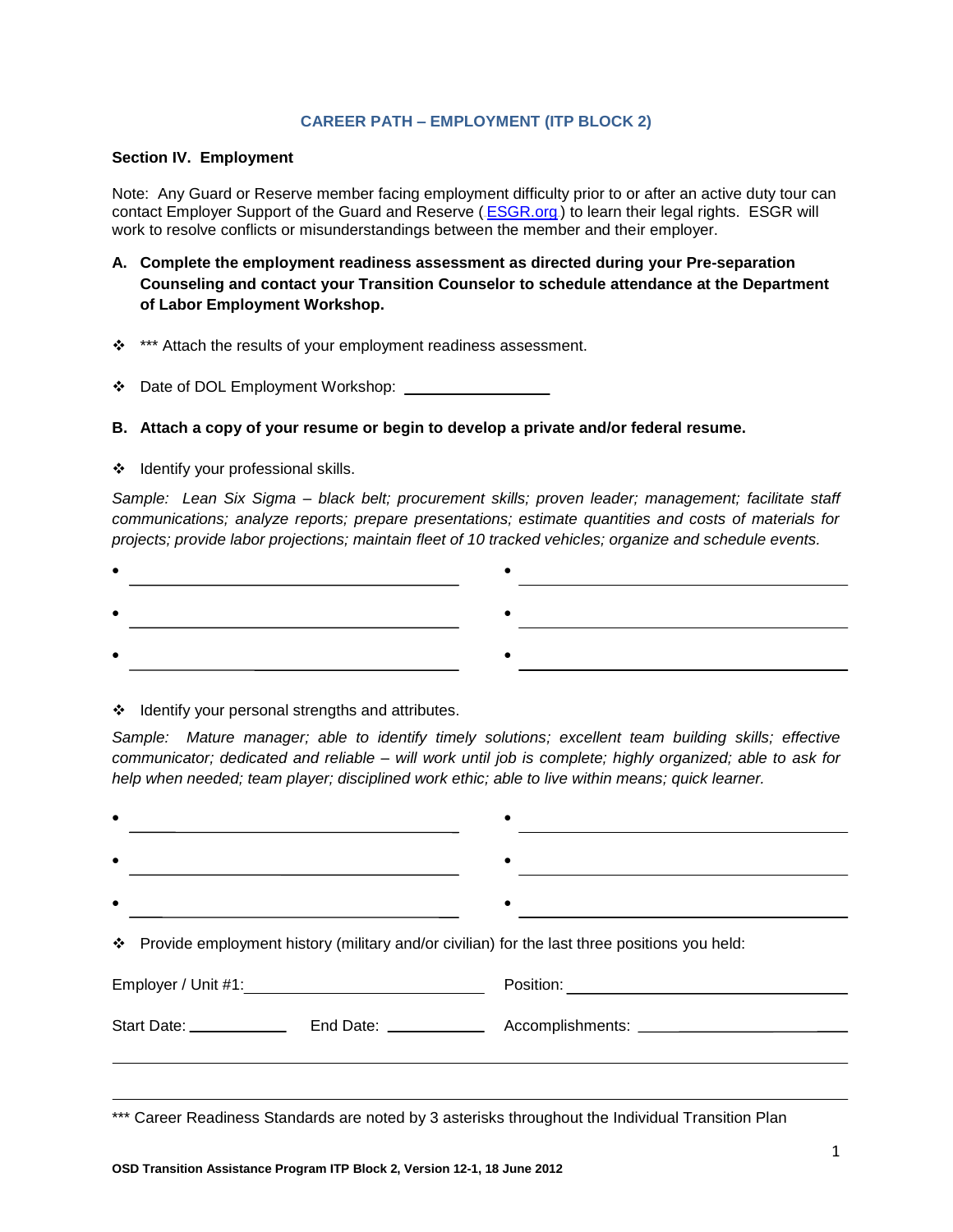| ❖<br>have firsthand knowledge of your technical proficiency, work ethic, devotion to duty, etc.). | Identify at least 3 professional references* (former Commanders, supervisors, and employers who           |  |  |
|---------------------------------------------------------------------------------------------------|-----------------------------------------------------------------------------------------------------------|--|--|
|                                                                                                   |                                                                                                           |  |  |
|                                                                                                   |                                                                                                           |  |  |
|                                                                                                   |                                                                                                           |  |  |
|                                                                                                   |                                                                                                           |  |  |
|                                                                                                   |                                                                                                           |  |  |
|                                                                                                   |                                                                                                           |  |  |
|                                                                                                   | * Identify at least 3 personal references* who can speak to your character, integrity, values and morals. |  |  |
|                                                                                                   |                                                                                                           |  |  |
|                                                                                                   |                                                                                                           |  |  |
|                                                                                                   |                                                                                                           |  |  |
|                                                                                                   |                                                                                                           |  |  |
|                                                                                                   |                                                                                                           |  |  |
|                                                                                                   | Phone/Email: _________________________________                                                            |  |  |

\* Note: It is strongly recommended to advise your references that they may be contacted by a third party.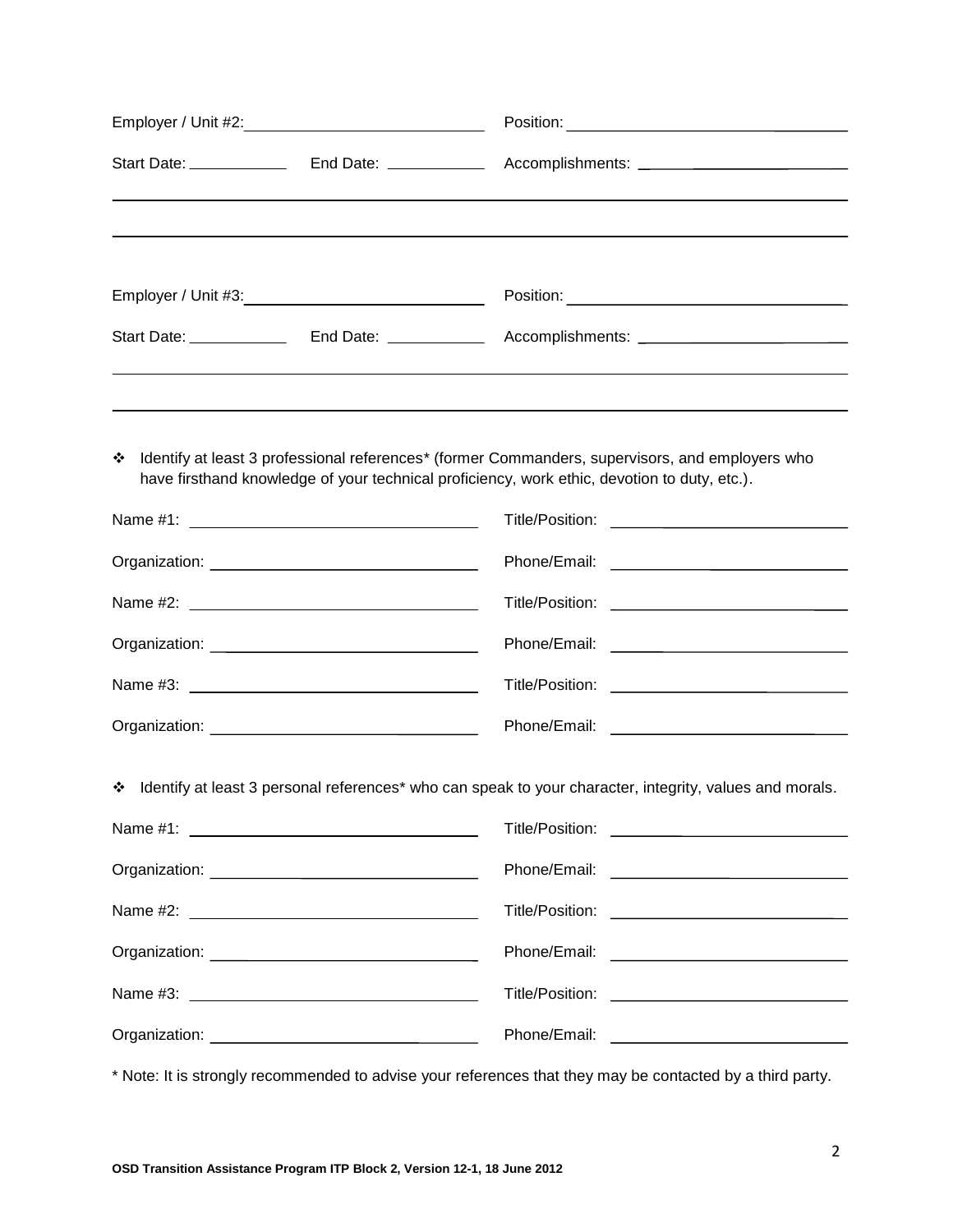Volunteer service constitutes work experience and also demonstrates your willingness to support your community. Identify your volunteer/community service activities.

| * *** Develop your application packet and review it with your Transition Counselor. Instruction in<br>resume development will be provided during the Department of Labor (DOL) Employment Workshop.                                                                                                                        |  |  |  |  |
|----------------------------------------------------------------------------------------------------------------------------------------------------------------------------------------------------------------------------------------------------------------------------------------------------------------------------|--|--|--|--|
| ❖ Develop an introductory cover letter (if applicable) and review it with your Transition Counselor.                                                                                                                                                                                                                       |  |  |  |  |
| **** Submit application packets to at least two potential employers identified during your research in<br>Section I and attach both job descriptions.                                                                                                                                                                      |  |  |  |  |
|                                                                                                                                                                                                                                                                                                                            |  |  |  |  |
|                                                                                                                                                                                                                                                                                                                            |  |  |  |  |
| * Have you been offered employment effective upon your separation from the military?<br>. After the distribution of the contraction of the contract of $\mathcal{P}$ , and the distribution of the contract of the contract of the contract of the contract of the contract of the contract of the contract of the contrac |  |  |  |  |

Yes, and the job meets my post-transition personal/family/financial obligations and relocation plans identified in Section I. A copy of my resume and job acceptance letter are attached.



Yes, but this job does not meet my post-transition personal/family/financial obligations and relocation plans I identified in Section I. I will continue to seek employment to meet those needs.



No, but I will continue to seek employment that meets my post-transition personal/family/financial obligations and relocation plans.

### **C. Strengthen your employment prospects.**

 Develop a job search network of colleagues, family and friends, and join a professional organization (e.g. an organization representing the interests of your chosen career field, military officers, NCOs, spouses or retirees). Professional networking and self-marketing instruction will be provided during the DOL Employment Workshop.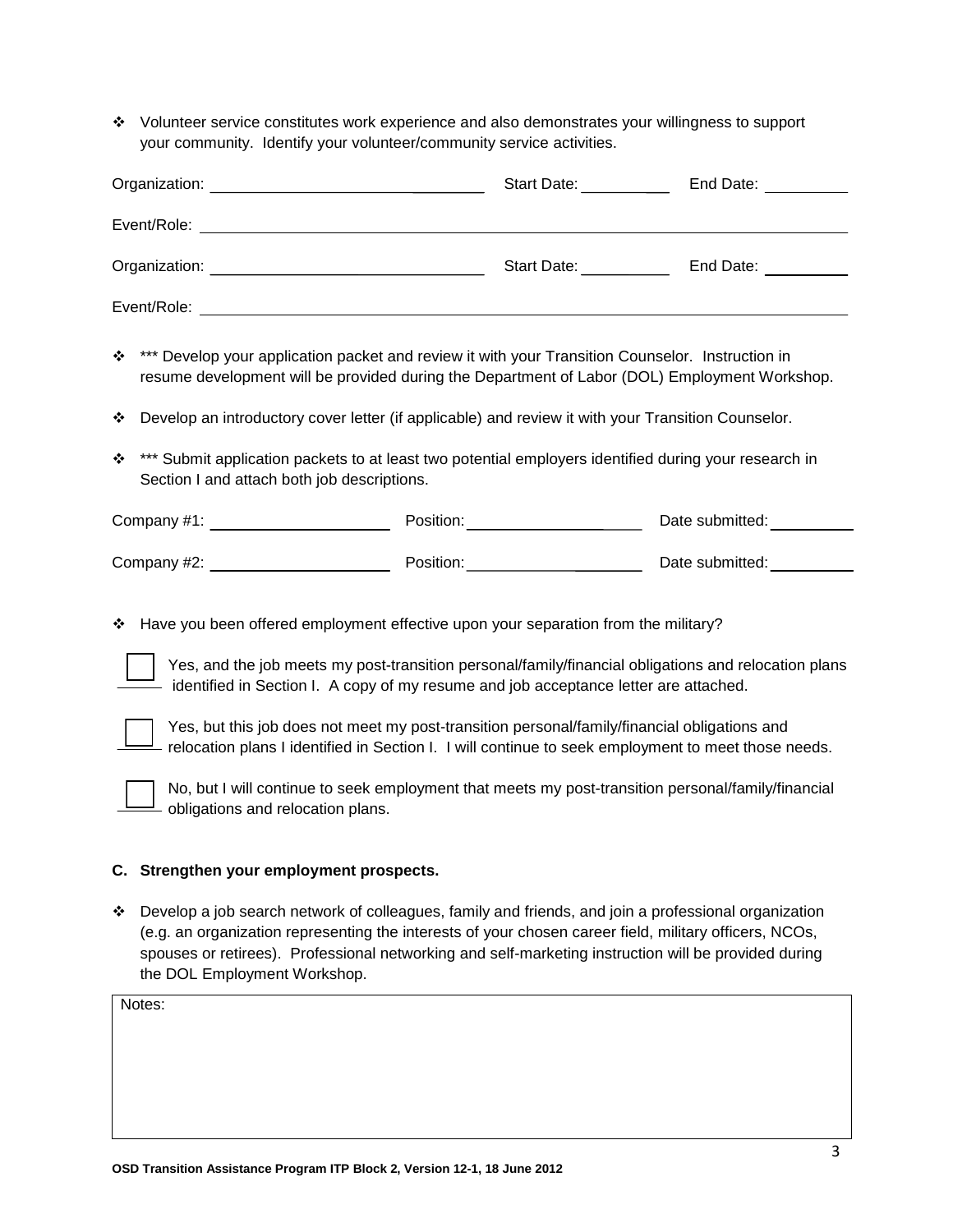Volunteer for a job in a related career field.

Notes:

Consider the networking opportunities and continued service benefits of joining the Guard or Reserve.

Notes:

Seek additional education, technical training, licenses, and/or certification.

Notes:

Schedule informational (practice) job interviews.

Notes:

Establish a USAJobs account and research potential federal employment opportunities.

Notes:

\*\*\*\* Seek out and utilize additional resources such as registering with the local DOL Career One-Stop Center and obtain the DOL "Gold Card" certificate: <http://www.dol.gov/vets/goldcard.html>.

Notes:

**D. Prepare your transition timeline (refer to ITP Block 6, Transition Milestones; Section VIII).**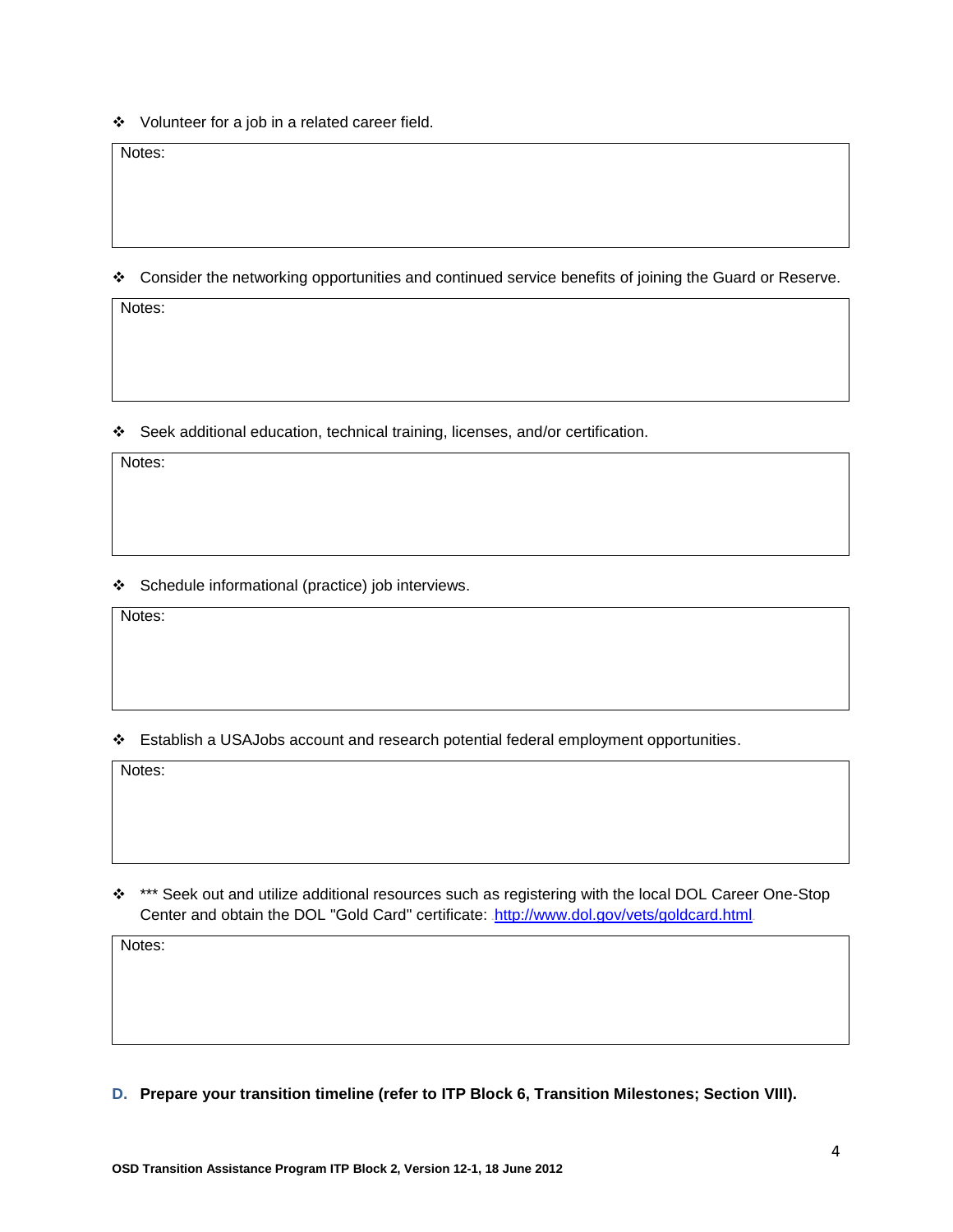### **CAREER PATH - EDUCATION (ITP BLOCK 3)**

## **Section V. Education**

### **A. Contact your Transition Counselor to schedule attendance at the Education Workshop.**

Date of Transition GPS Education Workshop: \_\_\_\_\_\_\_\_\_\_\_\_\_\_\_\_

#### **B. Complete the Education Needs Assessment.**

Schedule one-on-one counseling with a Service Education Counselor.

| Notes:                                                |                                                                                                                                                                                                                                |
|-------------------------------------------------------|--------------------------------------------------------------------------------------------------------------------------------------------------------------------------------------------------------------------------------|
| Name of counselor/advisor: Name of counselor/advisor: | Date attended: Note that the state of the state of the state of the state of the state of the state of the state of the state of the state of the state of the state of the state of the state of the state of the state of th |

\* \*\*\* Attach the results of your Education Needs Assessment.

Summarize the results of your Education Needs Assessment.

Notes:

 Gather documentation of military and civilian education completed, to include certificates of training and college transcripts (refer to VMET and MOC Crosswalk section in Block 1). Contact your former academic / training institute to request official transcripts and identify any associated fees.

Notes:

 $\div$  Identify the field of study and degree that you plan to pursue.

Field of study:

| Degree: | Target completion date: |
|---------|-------------------------|
|         |                         |

\*\*\* Career Readiness Standards are noted by 3 asterisks throughout the Individual Transition Plan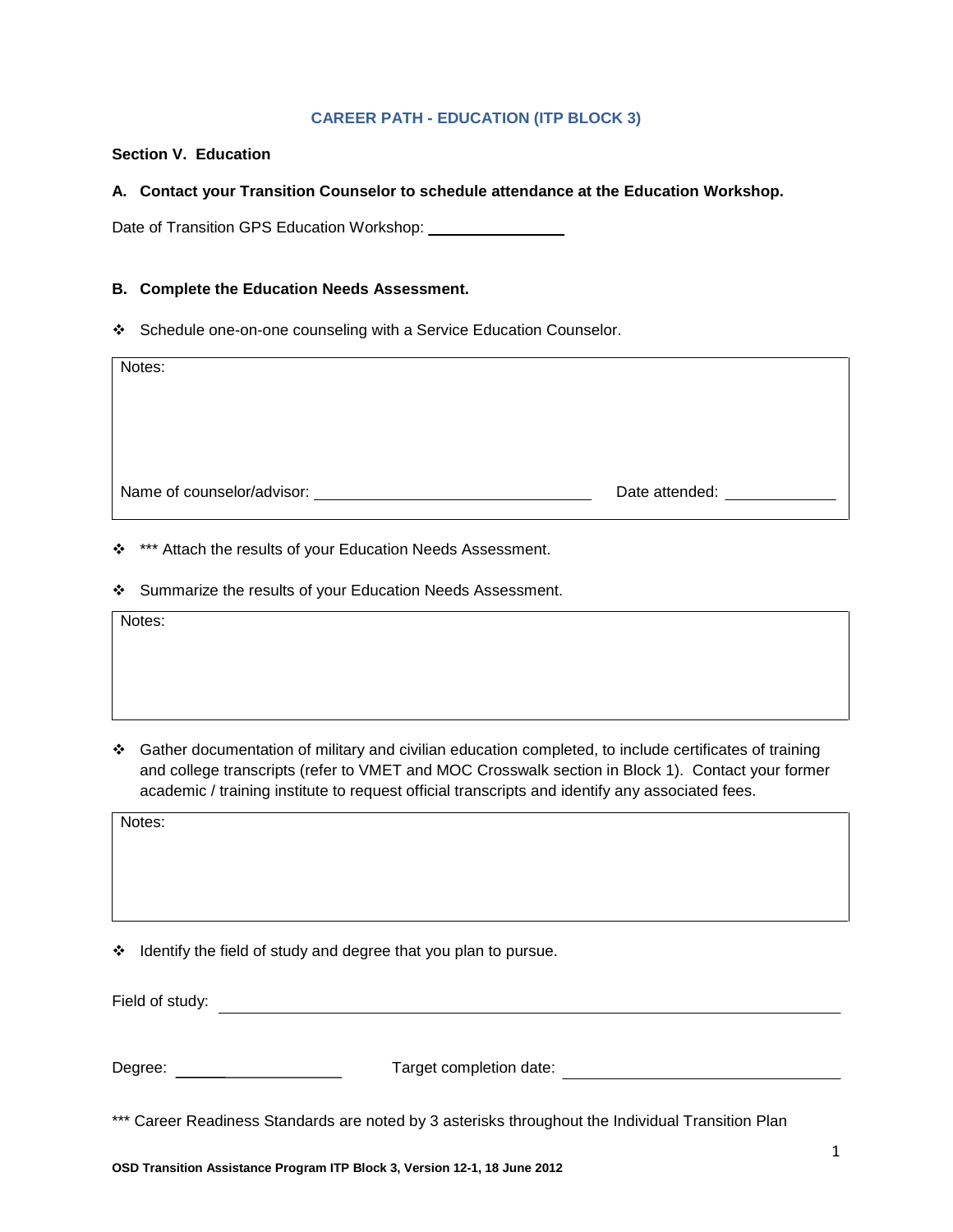## **C. Assess educational financing options.**

Apply for GI Bill benefits - visit: <http://www.gibill.va.gov/>and [www.ebenefits.va.gov](http://www.ebenefits.va.gov/)

Notes:

GI Bill application date: \_\_\_\_\_\_\_\_\_\_\_\_\_

 Determine if you will attend school part-time or full-time and identify how many credit hours you will take each semester.

Notes:

 Identify potential sources of income while attending school (e.g., employment options and scholarship/ grant eligibility including academic, athletic, need-based, veteran status, college/career specific). Assistance is available by attending the Transition GPS Education Workshop and by visiting the Department of Labor Career One Stop website: <http://www.careeronestop.org/militarytransition/>

Notes:

#### **D. Identify academic institution.**

 \*\*\* Research academic institution credentials to include: tuition costs, fees, accreditation, financing options, graduation rates, transferring credits, procedures for sending transcripts for credit review, GI Bill acceptance, and admission standards. Assistance is available through your Education Counselor and by attending the Transition GPS Education Workshop.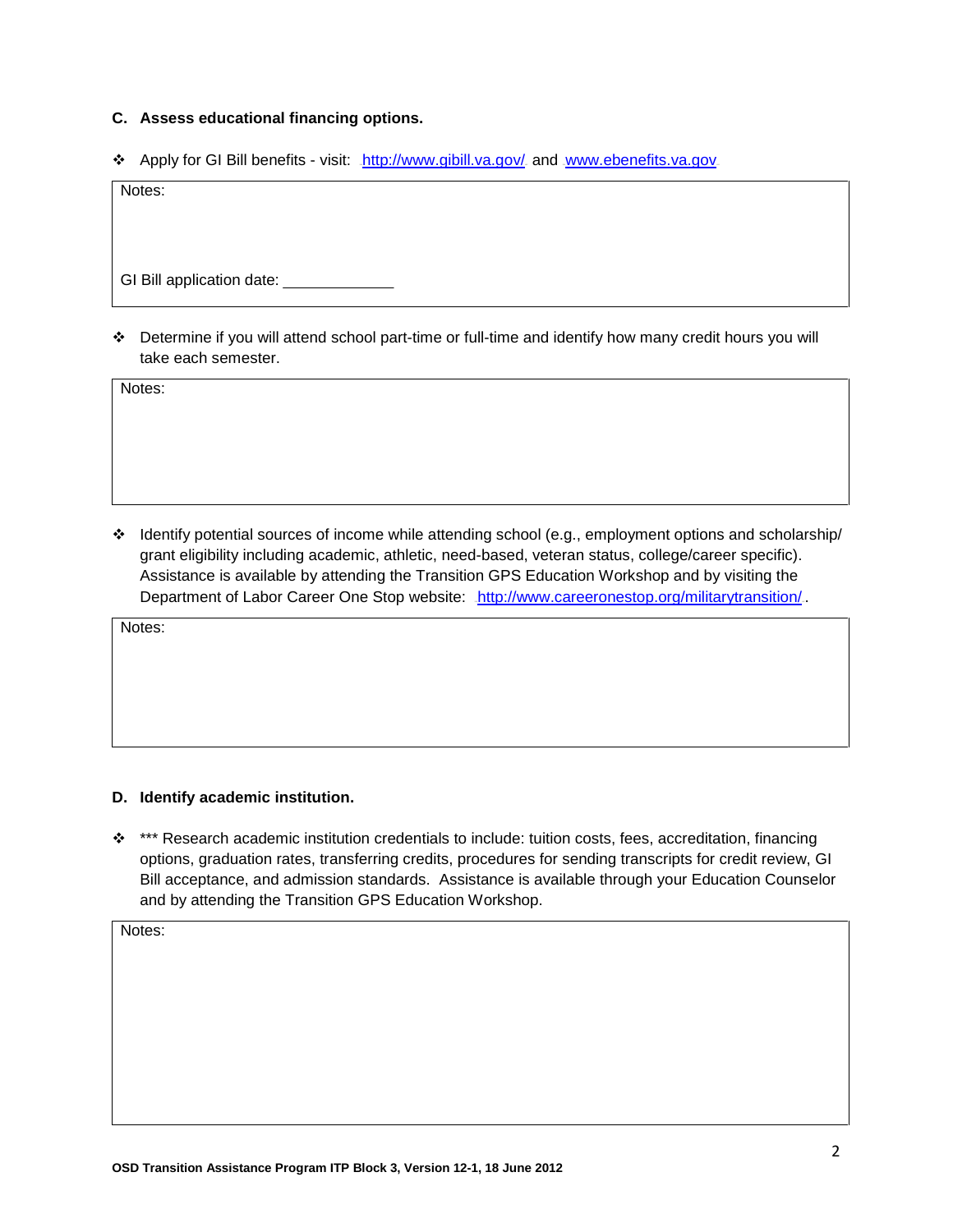Research standardized testing requirements of potential academic institutions (e.g., SAT, SAT II, GRE, GMAT, MCAT, LSAT) and identify local testing schedules, locations and fees: .<http://sat.collegeboard.org/home>., .<http://www.ets.org/>., .<http://www.mba.com/>., <https://www.aamc.org/students/applying/mcat/>., and .<http://www.lsac.org/>.

Notes:

Notes:

\* Compare research results of academic institutions that offer degrees in your desired field of study.

\* Identify your top 3 academic institutions.

| $\bullet$                                                                                                                                   | Location: |                                                     |
|---------------------------------------------------------------------------------------------------------------------------------------------|-----------|-----------------------------------------------------|
| $\bullet$                                                                                                                                   | Location: |                                                     |
| $\bullet$                                                                                                                                   | Location: |                                                     |
| **** Submit an application to the institution(s) you selected.<br>Name of institution:<br><u> 1989 - Johann Barbara, martxa alemaniar a</u> |           | Date submitted: Date submitted:                     |
|                                                                                                                                             |           | Date submitted: Note that the submitted:            |
| Name of institution:<br>and the control of the control of the control of the control of the control of the control of the control of the    |           | Date submitted: Note that the submitted of the sub- |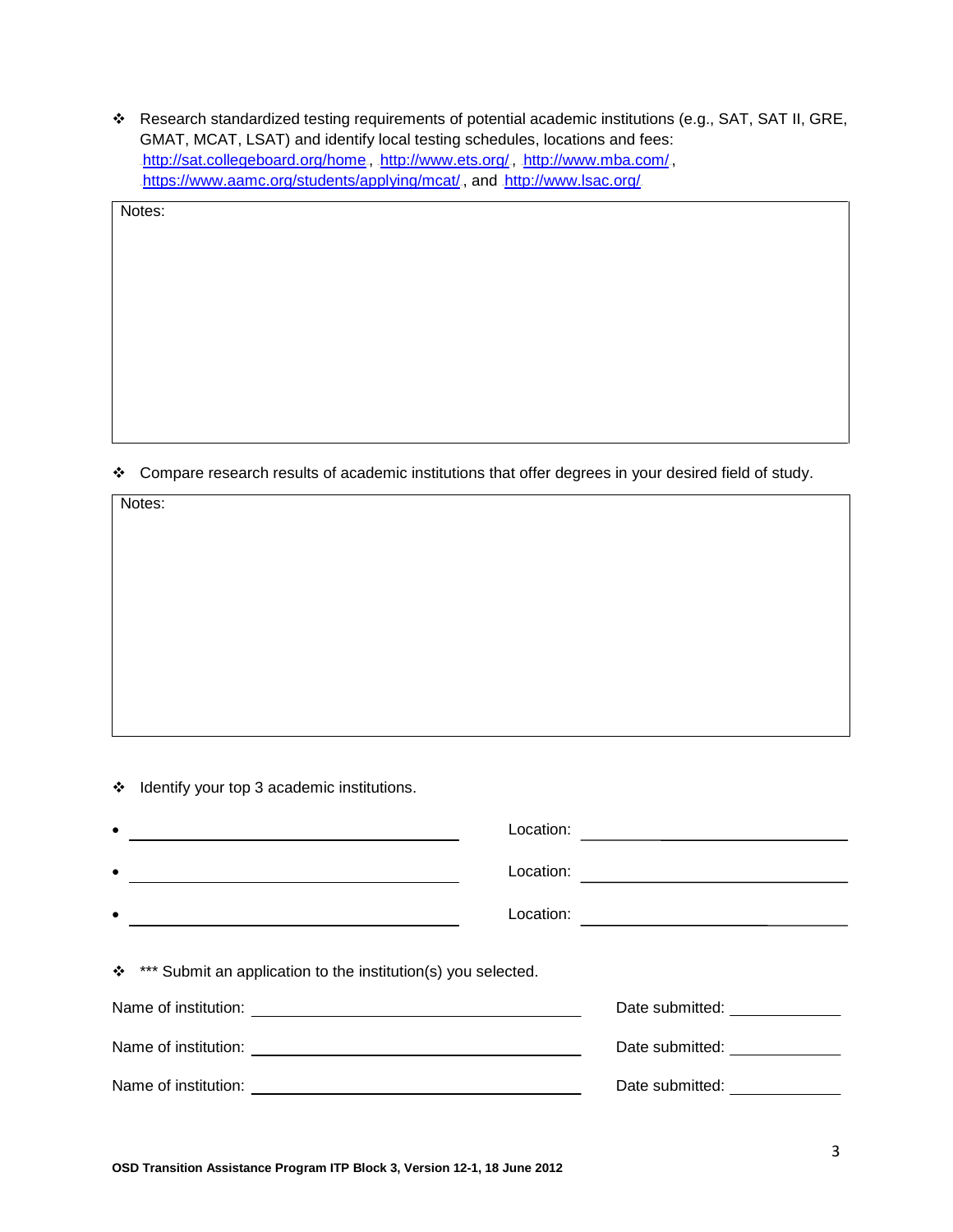\*\*\* Identify an academic counselor at your preferred institution and schedule a one-on-one or telephonic counseling session. Academic counselors are typically located by visiting the school's registrar and/or admissions website. Additional degree-specific information may also be sought by contacting the faculty/staff within your specific field of study.

| Notes:                     |                  |
|----------------------------|------------------|
|                            |                  |
|                            |                  |
|                            |                  |
| Name of counselor/advisor: | Counseling date: |

\* \*\*\* Contact the Student Veteran Organization (*<http://www.studentveterans.org/>)* at your preferred school (if available), or the local VA Representative to identify local Veteran support resources.

| Notes: |  |
|--------|--|
|        |  |
|        |  |
|        |  |
|        |  |

Contact the academic institution GI Bill certifying official to confirm GI Bill eligibility and acceptance.

| Notes: |       |
|--------|-------|
|        |       |
|        |       |
|        |       |
|        | Date: |

Have you received an acceptance letter to an academic institution?

Yes, and a copy of my acceptance letter is attached.

No, but I anticipate a response from the institution within the next couple of weeks.

No, but I will continue to research and apply to other institutions that meet my post-transition educational goals and relocation plans.

Attach a copy of your class registration confirmation.

## **E. Prepare your transition timeline (refer to ITP Block 6, Transition Milestones; Section VIII).**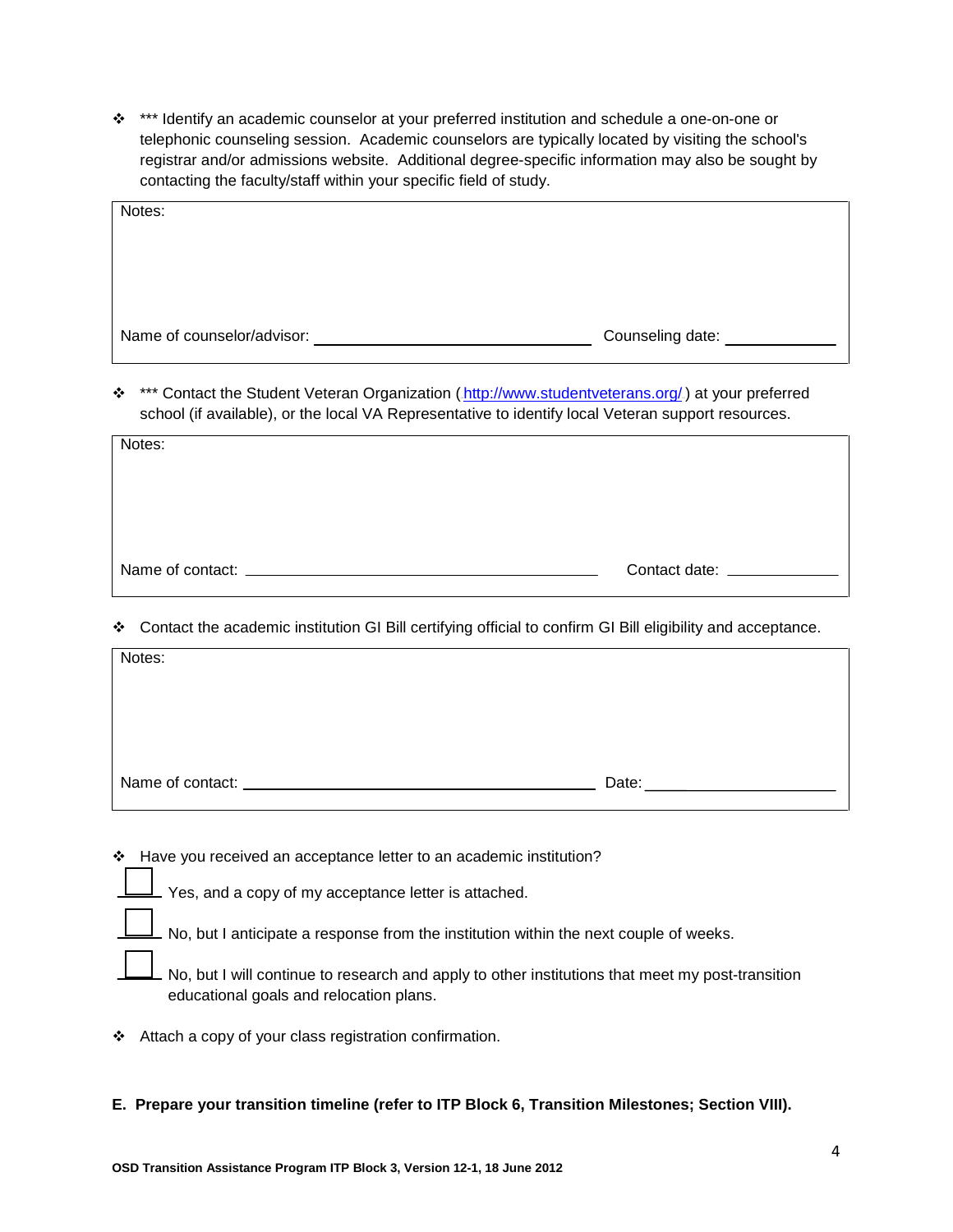## **CAREER PATH - TECHNICAL TRAINING (ITP BLOCK 4)**

## **Section VI. Technical Training**

## **A. Contact your Transition Counselor to schedule attendance at the Technical Training Workshop.**

Date of Transition GPS Technical Training Workshop: \_\_\_\_\_\_\_\_\_\_\_\_\_\_\_\_\_\_\_\_\_\_\_\_\_\_\_\_

## **B. Complete the Education Needs Assessment.**

 Schedule one-on-one counseling with a Service Education Guidance Counselor through your installation Transition Counselor.

| Notes: |                                                                                                                                                                                                                                |
|--------|--------------------------------------------------------------------------------------------------------------------------------------------------------------------------------------------------------------------------------|
|        | Date attended: Note that the state of the state of the state of the state of the state of the state of the state of the state of the state of the state of the state of the state of the state of the state of the state of th |

- \* \*\*\* Attach the results of your Education Needs Assessment.
- Summarize the results of your Education Needs Assessment.

| Notes:                                                                                            |   |
|---------------------------------------------------------------------------------------------------|---|
|                                                                                                   |   |
|                                                                                                   |   |
|                                                                                                   |   |
|                                                                                                   |   |
|                                                                                                   |   |
|                                                                                                   |   |
|                                                                                                   |   |
| * Identify the field of study and degree that you plan to pursue.                                 |   |
|                                                                                                   |   |
|                                                                                                   |   |
| Degree: Degree:<br>Target completion date:                                                        |   |
| *** Career Readiness Standards are noted by 3 asterisks throughout the Individual Transition Plan |   |
| OSD Transition Assistance Program ITP Block 4, Version 12-1, 18 June 2012                         | 1 |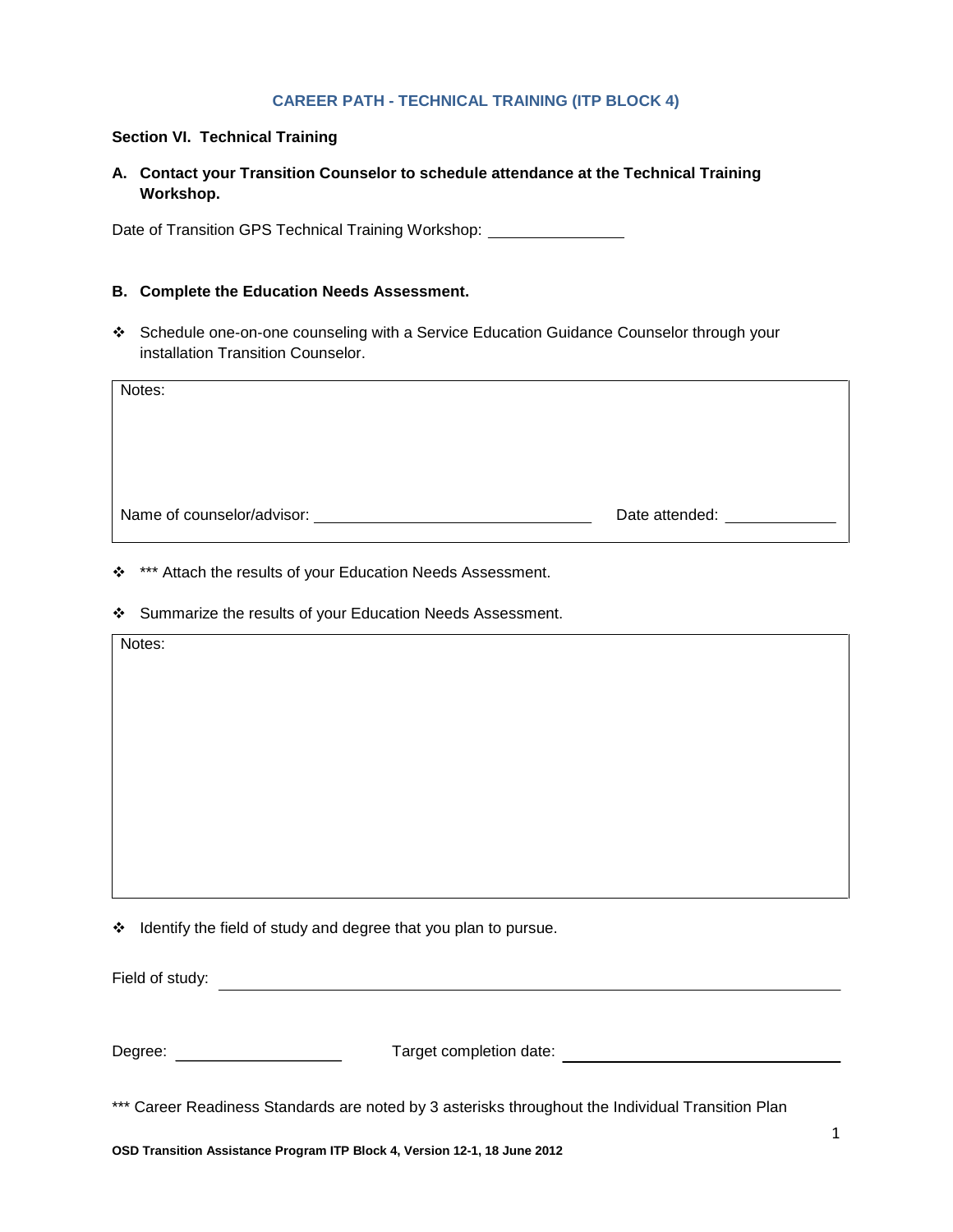## **C. Assess educational financing options.**

Apply for GI Bill benefits - visit: <http://www.gibill.va.gov/> and [www.ebenefits.va.gov](http://www.ebenefits.va.gov/).

Notes:

GI Bill application date: \_\_\_\_\_\_\_\_\_\_\_\_\_

 Determine if you will attend training part-time or full-time and identify how many credit hours you will take each semester.

Notes:

 Identify potential sources of income while attending school (e.g., employment options and scholarship/ grant eligibility including academic, athletic, need-based, veteran status, college/career specific). Assistance is available by attending the Transition GPS Education Workshop and by visiting the DOL Career One Stop website: <http://www.careeronestop.org/militarytransition/>

Notes:

### **D. Identify technical training institution.**

\* \*\*\* Research training institution credentials to include: tuition costs, fees, accreditation, financing options, graduation rates, transferability of credits, procedures for sending transcripts for credit review, GI Bill acceptance, and admission standards. Assistance is available through your Education Counselor and by attending the Transition GPS Technical Training Workshop.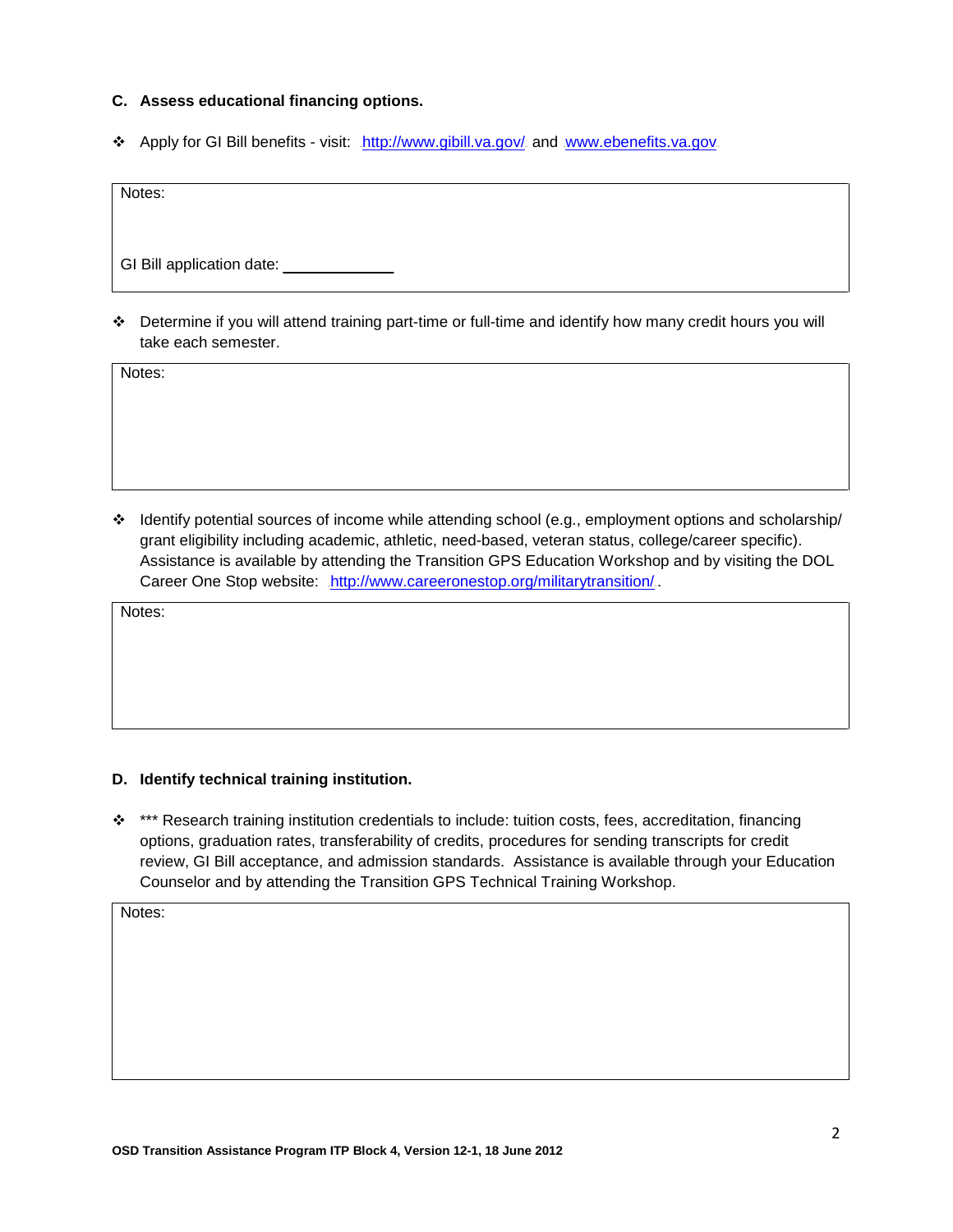Research standardized testing requirements of potential technical training institutions (e.g., SAT, SAT II, and ACT) and identify local testing schedules, locations and fees: <http://sat.collegeboard.org/home>. and .<http://www.actstudent.org/>

Notes:

 Compare research results of technical training institutions that offer degrees in your desired field of study.

Notes:

\* Identify your top 3 technical training institutions.

| $\bullet$                                                      | Location: |                 |  |
|----------------------------------------------------------------|-----------|-----------------|--|
| $\bullet$                                                      | Location: |                 |  |
| $\bullet$                                                      | Location: |                 |  |
| **** Submit an application to the institution(s) you selected. |           |                 |  |
| Name of institution:                                           |           | Date submitted: |  |
| Name of institution:                                           |           | Date submitted: |  |
| Name of institution:                                           |           | Date submitted: |  |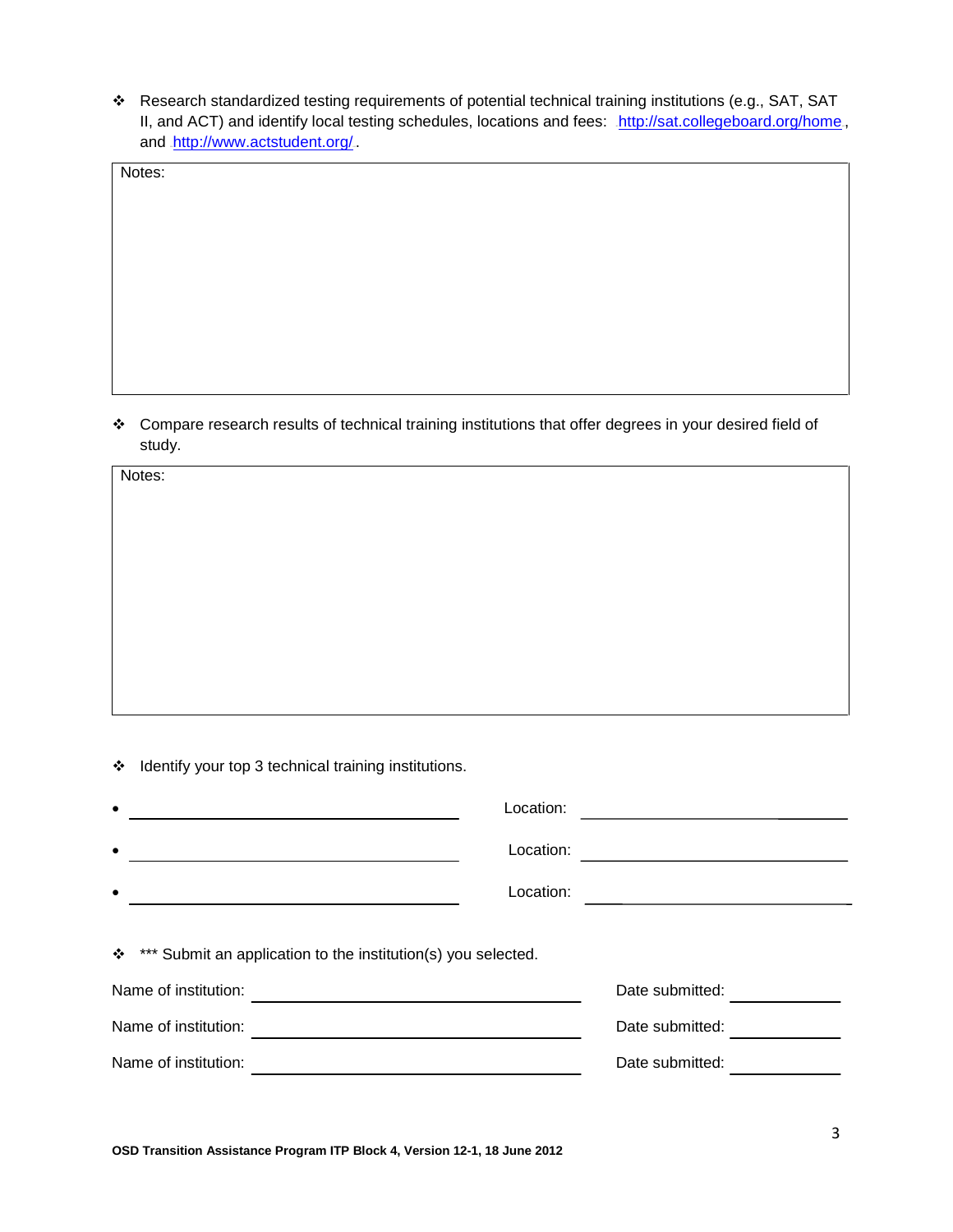\*\*\* Identify an academic counselor at your preferred technical training institution and schedule a oneon-one counseling session. Academic counselors are typically located by visiting the school's registrar and/or admissions website. A counselor may also be identified by contacting the institution's faculty and staff within your preferred field of study.

| Notes:                                                                                                                                                                                                      |                              |  |  |
|-------------------------------------------------------------------------------------------------------------------------------------------------------------------------------------------------------------|------------------------------|--|--|
| Name of counselor/advisor:                                                                                                                                                                                  | Counseling date: ___________ |  |  |
| *** Contact the Student Veteran Organization (http://www.studentveterans.org/) at your preferred<br>❖<br>school (if available), or the local VA Representative to identify local Veteran support resources. |                              |  |  |
| Notes:                                                                                                                                                                                                      |                              |  |  |
| Name of contact:                                                                                                                                                                                            | Contact date: ____           |  |  |

 Schedule one-on-one counseling with DOL One Stop Career Center Counselor to identify future employment opportunities.

| Notes:                     |                    |
|----------------------------|--------------------|
| Name of counselor/advisor: | Counseling date: _ |

Contact the training institution GI Bill certifying official to confirm GI Bill eligibility and acceptance.

| Notes: |               |
|--------|---------------|
|        |               |
|        | Contact date: |

Have you received an acceptance letter to a training institution?

| $\Box$ Yes, and a copy of my acceptance letter is attached.                                                                                      |
|--------------------------------------------------------------------------------------------------------------------------------------------------|
| No, but I anticipate a response from the institution within the next couple of weeks.                                                            |
| No, but I will continue to research and apply to other institutions that meet my post-military technical<br>training goals and relocation plans. |

- Attach a copy of your technical training course registration confirmation.
- **E. Prepare your transition timeline (refer to ITP Block 6, Transition Milestones; Section VIII).**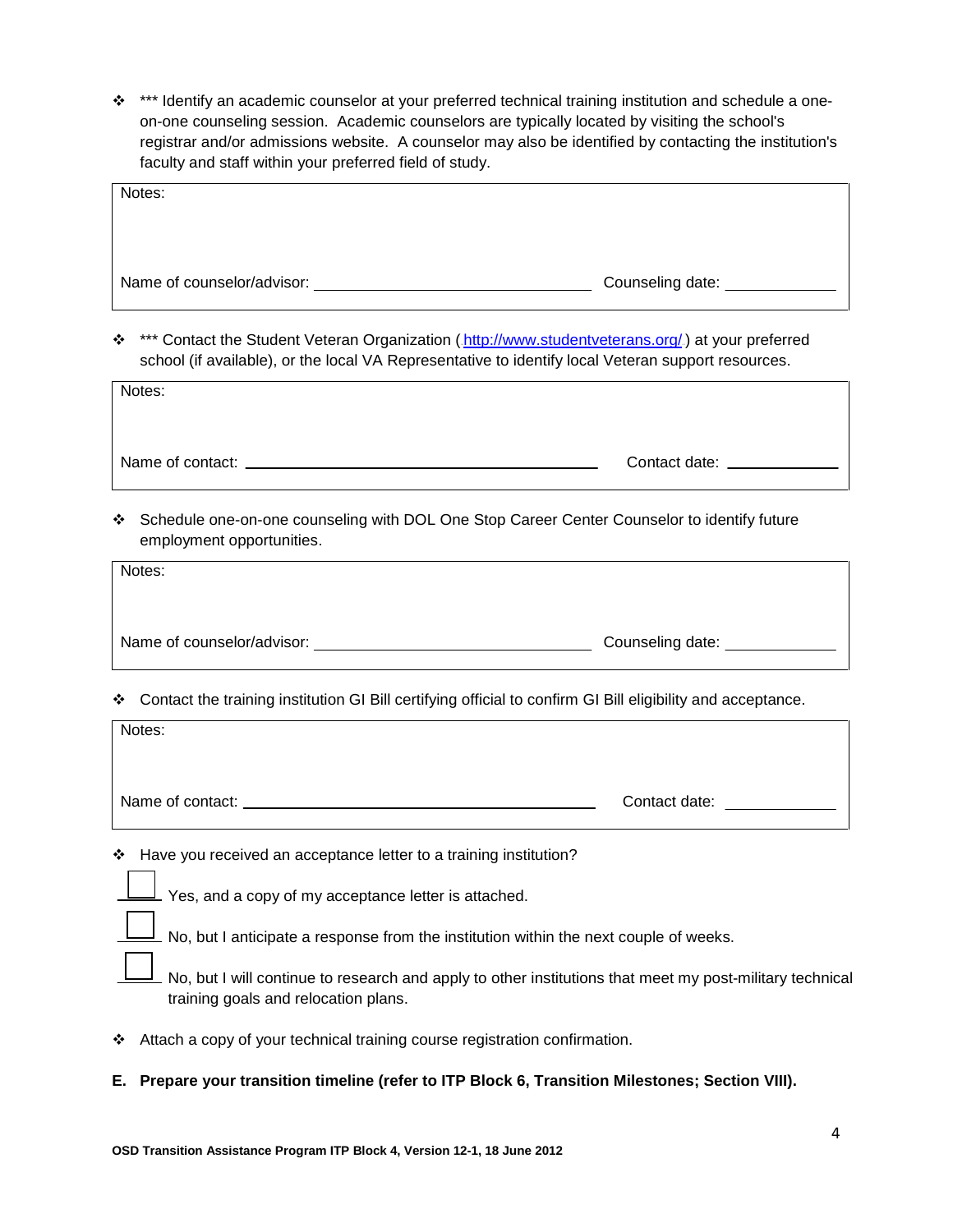## **CAREER PATH - ENTREPRENEURSHIP (ITP BLOCK 5)**

## **Section VII. Entrepreneurship**

### **A. Contact your Transition Counselor to schedule attendance at the Entrepreneurship Workshop.**

| Date of Transition GPS Entrepreneurship Workshop:                                                                                                                                                                                                                                                                                                       |                                                                                                                         |                                                                                                                                                                         |                                                                                                                    |
|---------------------------------------------------------------------------------------------------------------------------------------------------------------------------------------------------------------------------------------------------------------------------------------------------------------------------------------------------------|-------------------------------------------------------------------------------------------------------------------------|-------------------------------------------------------------------------------------------------------------------------------------------------------------------------|--------------------------------------------------------------------------------------------------------------------|
| Evaluate your applicable skills.<br>❖                                                                                                                                                                                                                                                                                                                   |                                                                                                                         |                                                                                                                                                                         |                                                                                                                    |
| Leadership<br>$\bigcirc$ Ability to get along with and work with all types of people<br>$\bigcirc$ Ability to work under pressure and meet deadlines<br>$\bigcirc$ Ability to give directions and delegate<br>$\bigcirc$ Familiarity with personnel administration and record keeping<br>$\bigcirc$ Standards of quality and a commitment to excellence |                                                                                                                         | $\bigcirc$ Flexibility and adaptability<br>$\bigcirc$ Self-direction<br>$\bm{\bigcirc}$ Initiative<br>$\bigcup$ Problem-solving skills<br>$\bigcirc$ Strong work habits | ◯ Good planning and organizational skills                                                                          |
| Evaluate your personality traits.<br>❖                                                                                                                                                                                                                                                                                                                  |                                                                                                                         |                                                                                                                                                                         |                                                                                                                    |
| Goal-oriented<br>Independent<br>Confident<br>Innovative and creative<br>Strong commitment<br>Highly reliable<br>Competitive                                                                                                                                                                                                                             | Desire to work hard<br>Problem solver<br>Good manager<br>Organized<br>Honest<br>Idea-oriented<br>Motivated by challenge |                                                                                                                                                                         | Calculated risk-taker<br>Courageous<br>Persistent<br>Adaptable<br>Tolerance for failure,<br>but a drive to achieve |

Schedule a counseling session with a Small Business Administration Advisor: [www.sba.gov](http://www.sba.gov/).

| Notes: |                              |
|--------|------------------------------|
|        |                              |
|        |                              |
|        |                              |
|        |                              |
|        |                              |
|        |                              |
|        |                              |
|        |                              |
|        | Date attended: _____________ |

\*\*\* Career Readiness Standards are noted by 3 asterisks throughout the Individual Transition Plan **B. Begin developing a business plan.**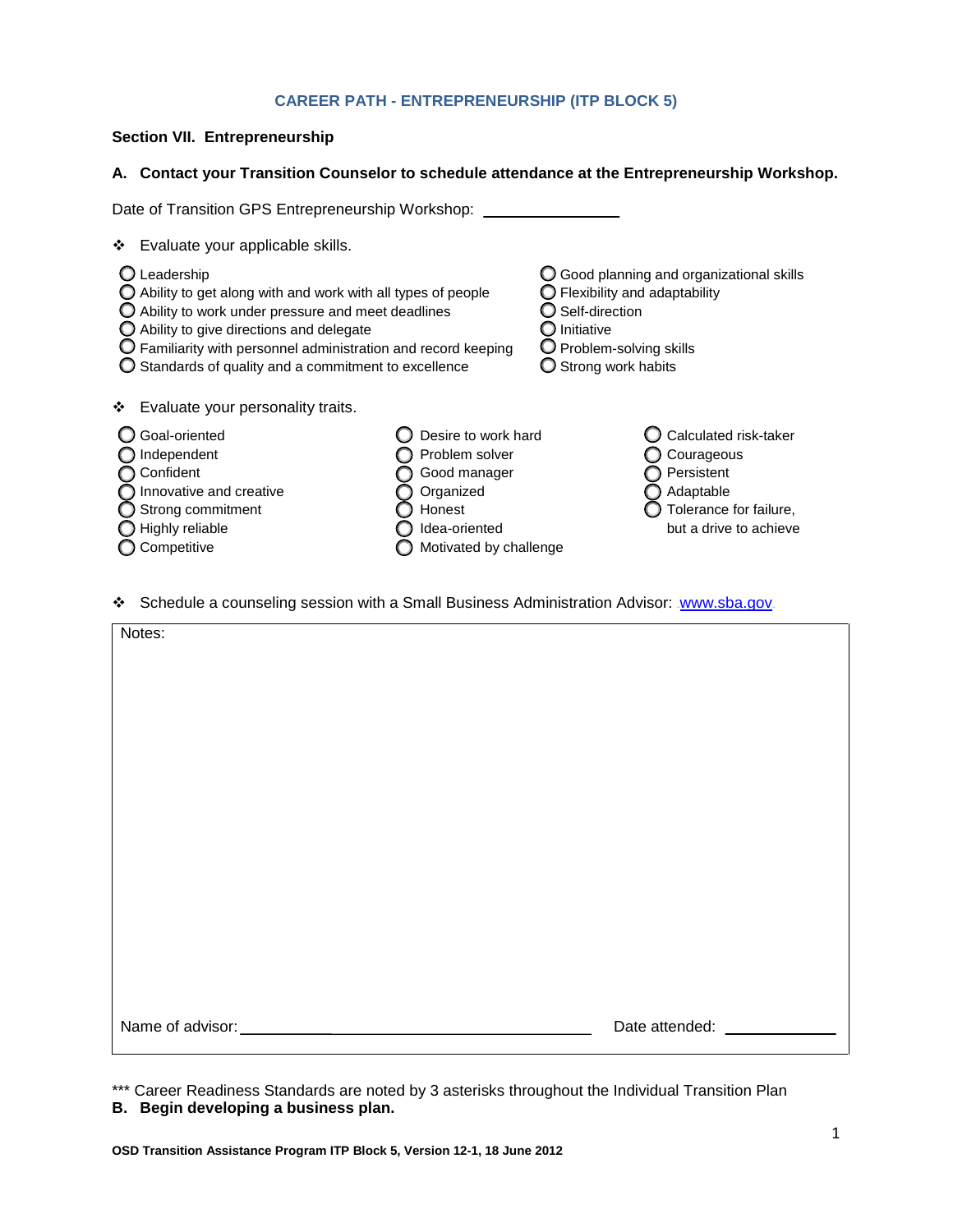\* Provide an in-depth description of the type of business products and services you plan to offer.

Notes:

Type of business:

## \* Determine whether your customers will come to you or if you will have to go to your customers.

Notes:

Determine business space requirements, acreage, employee/customer parking, facilities, etc.

Notes:

\* Identify your desired customer demographic requirements.

Notes:

\* Research and identify your competitors.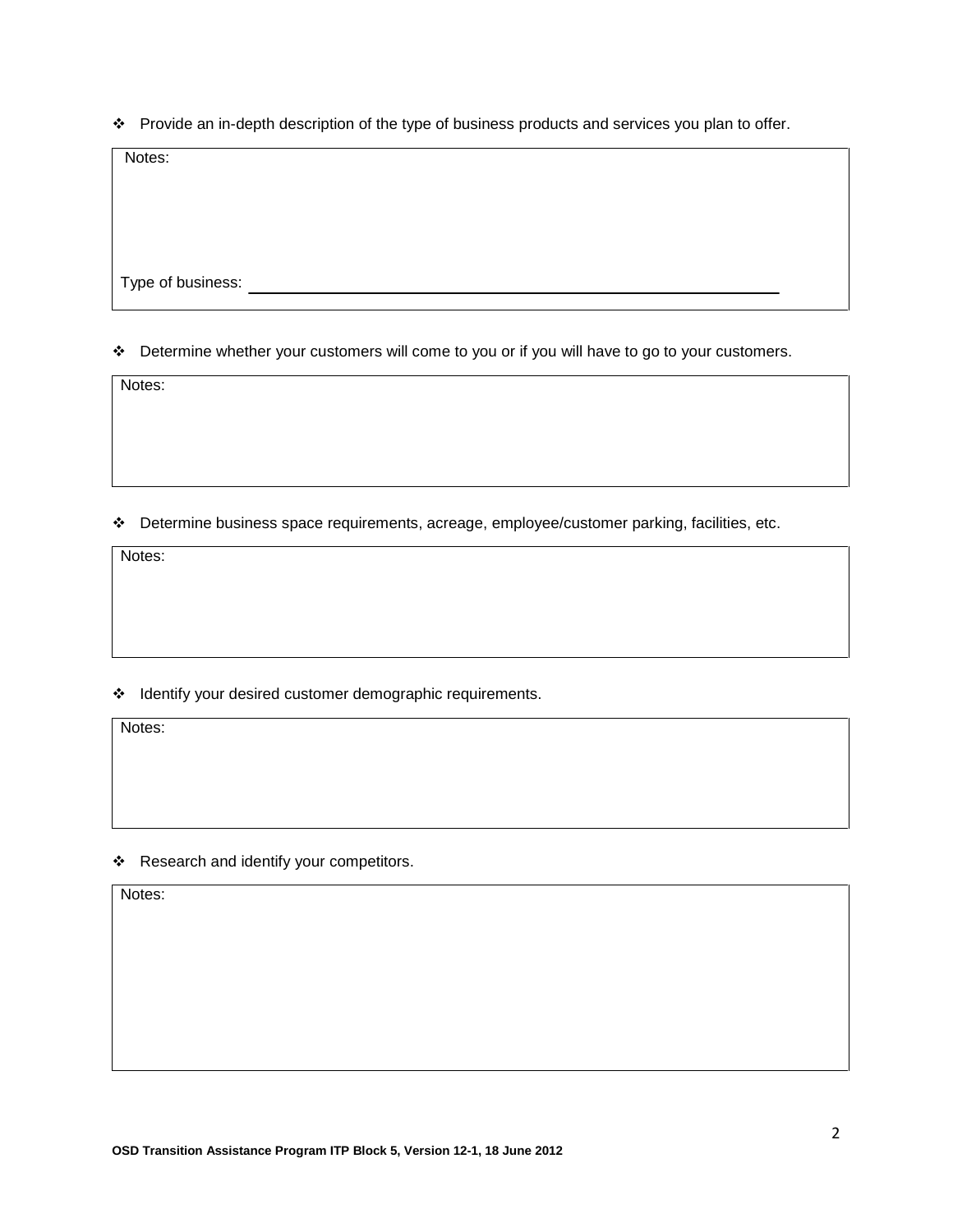\* Research potential business location while considering ease of access, proximity to your competitors, zoning policies, city ordinances, sign regulations, etc.

Notes:

 $\triangleleft$  Identify potential suppliers and secure letters of intent.

Notes:

\* Research and identify marketing strategies for your business.

Notes:

\* Research and develop operating procedures that are appropriate for your business. Determine ways to utilize technology to enhance your business.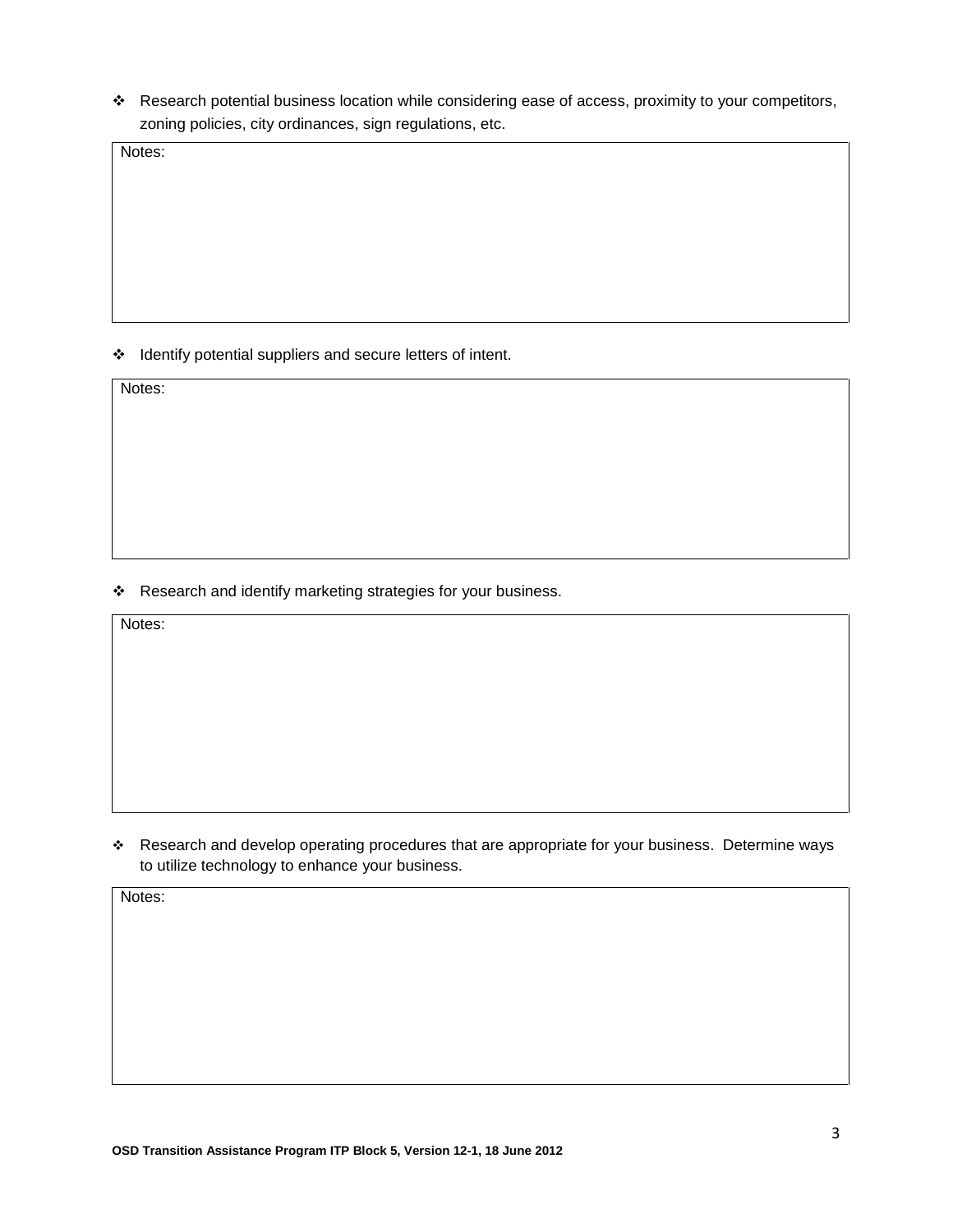\* Research and determine staffing requirements.

Notes:

\* Research and identify potential insurance plans and providers.

Notes:

\* Identify anticipated financial requirements such as preparing loan applications, purchasing equipment and supplies, maintaining balance sheets, performing breakeven analysis, and preparing profit and loss statements.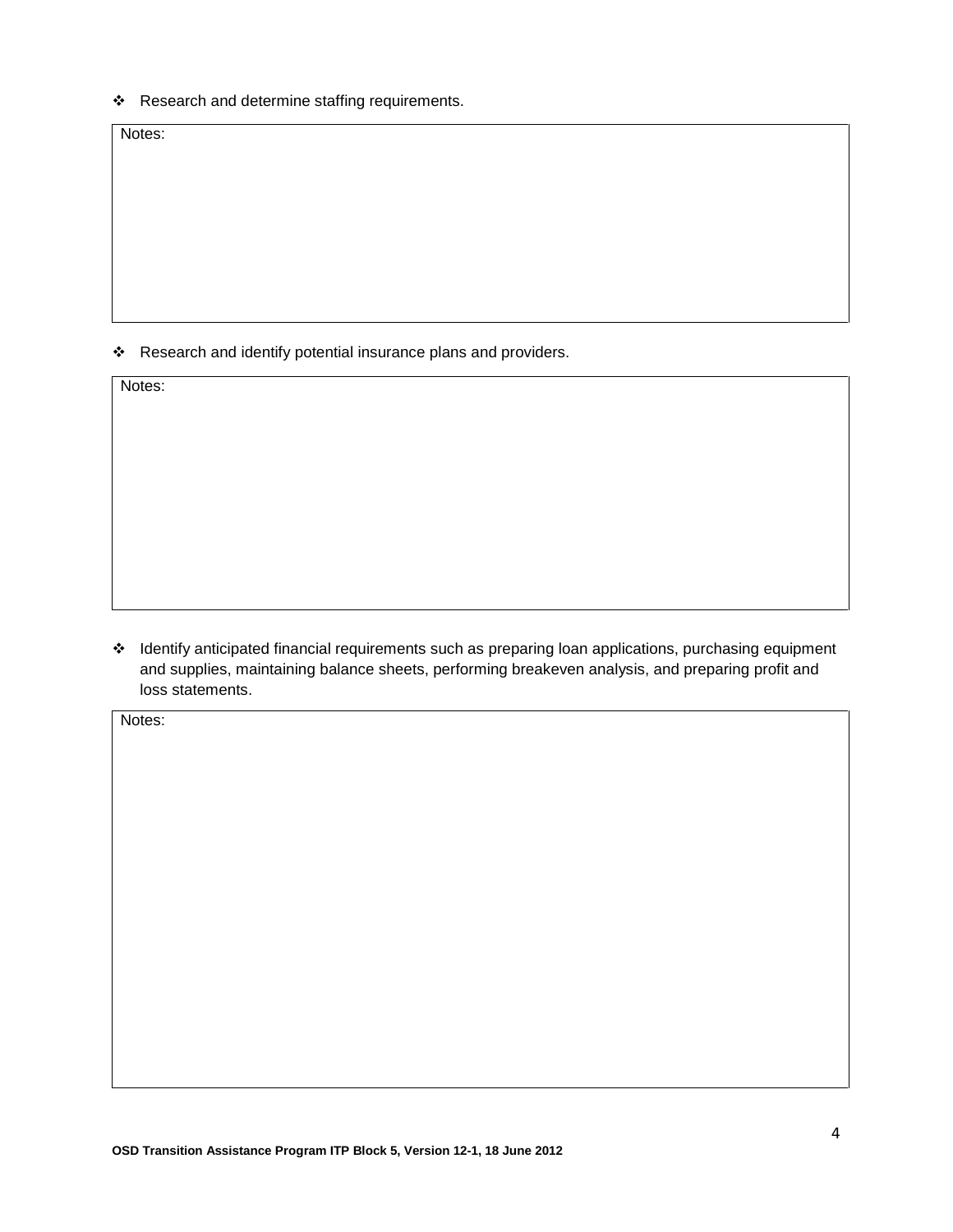- **C. Determine the legal requirements of your business.**
- \* Research and determine what form of business entity to establish (i.e., sole proprietorship, partnership, corporation, S corporation, or limited liability company).

Notes:

 Research and evaluate the differences and benefits of For-Profit and Non-Profit firms and identify the advantages of each.

Notes:

 Determine applicable tax filing requirements (e.g., income tax, self-employment tax, taxes for employers, excise taxes, etc.).

Notes:

\* Research state and local tax requirements (e.g., tax registration, tax permit, income taxes, employment taxes, property tax, etc.).

Notes:

Obtain a tax identification number from the IRS and your state revenue agency.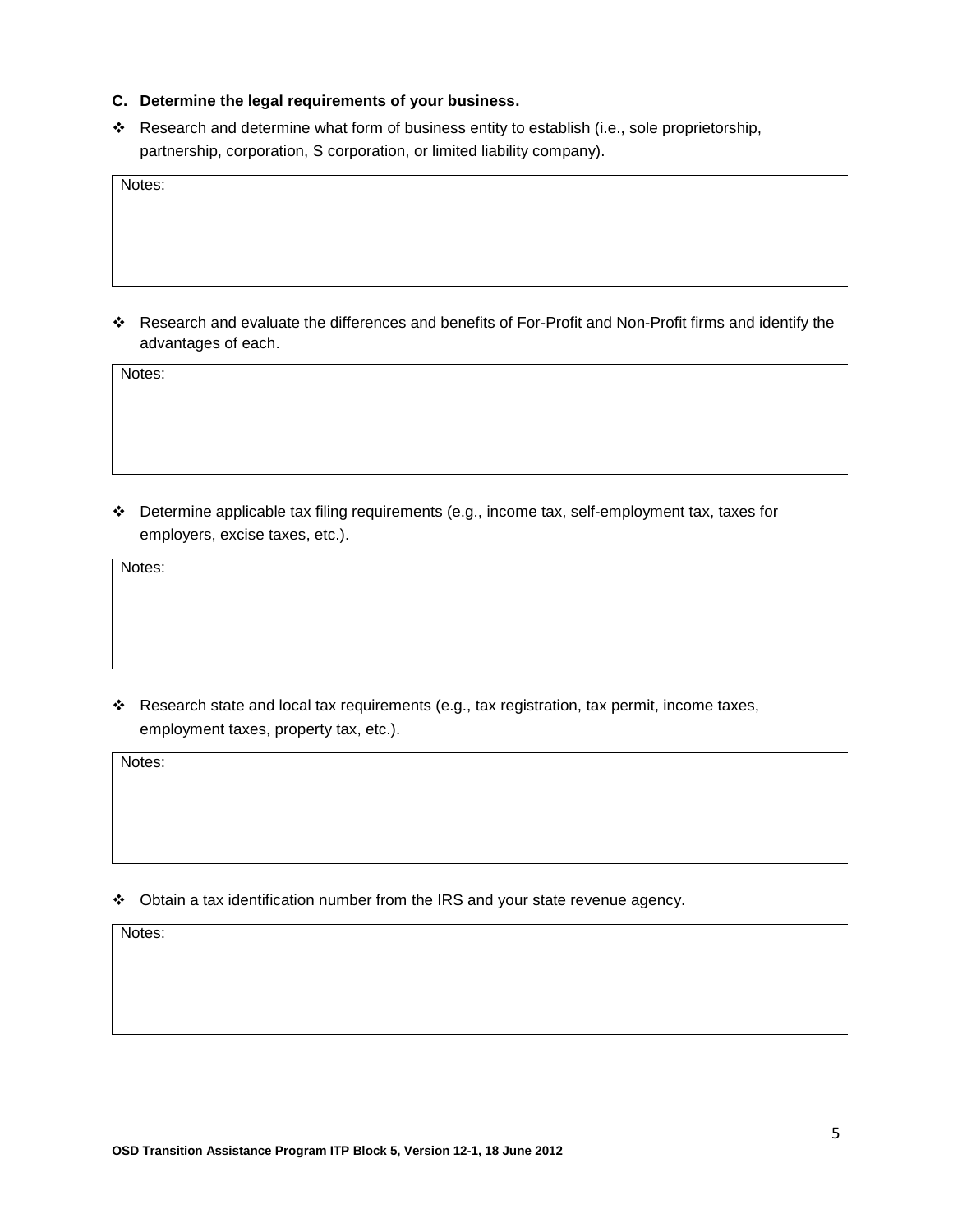Register with your state to obtain workers' compensation, unemployment and disability insurance.

Notes:

 Research federal, state and local licenses and permits required for your business (e.g., agriculture, alcohol beverages, radio and television broadcasting, transportation, logistics).

Notes:

 Identify additional legal concerns such as examining the tax returns and personal financial statements of company principals/partners for the last three years.

Notes:

 $\div$  Learn the legal steps you need to take to hire new employees (e.g., federal income tax withholding (W-4), federal wage and tax statement (W-2), state taxes, and employee eligibility verification I-9).

Notes:

\* Register your business name with your state government.

Notes:

Determine target completion date of business plan:

**D. Prepare your transition timeline (refer to ITP Block 6, Transition Milestones; Section VIII).**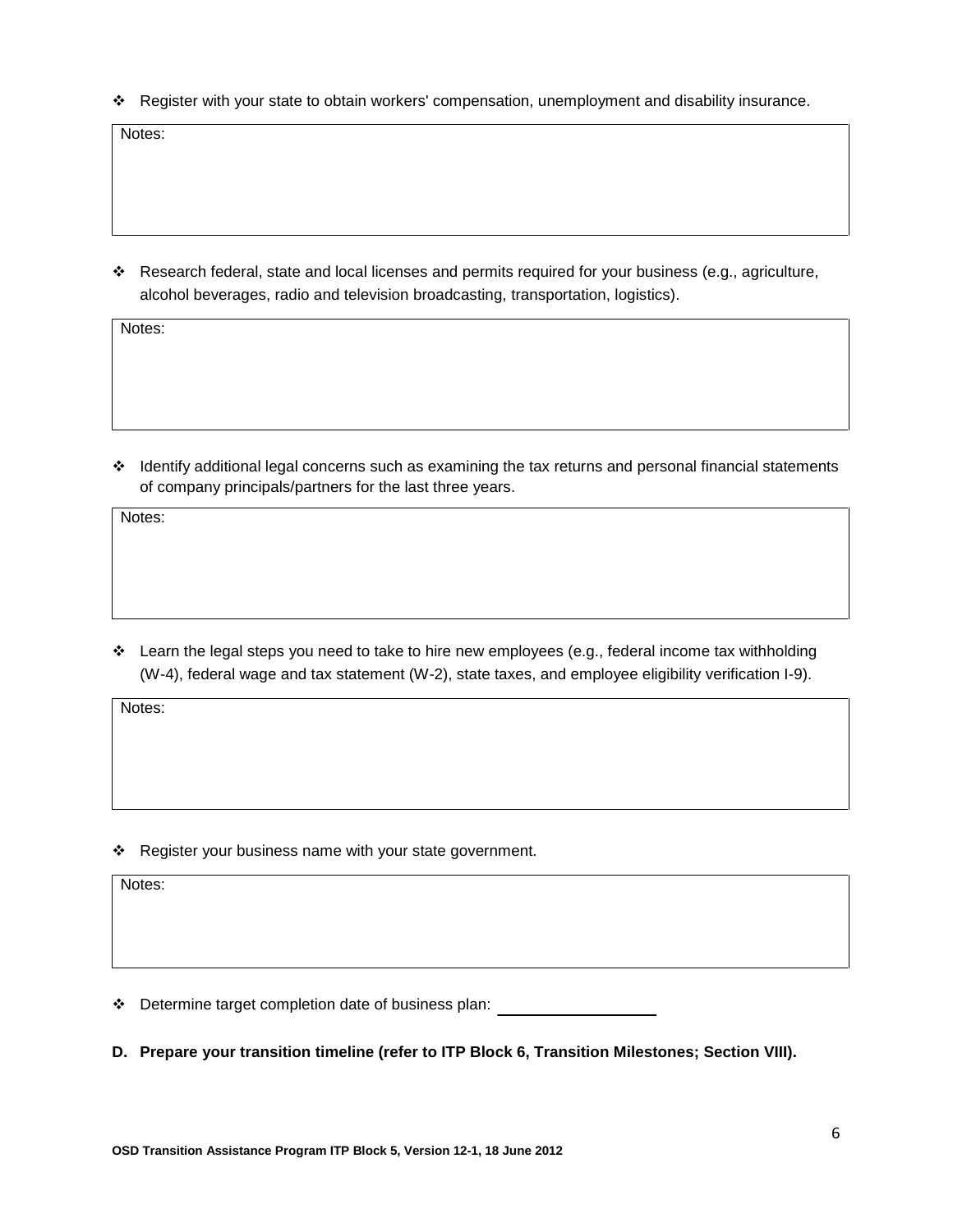## **TRANSITION MILESTONES (ITP BLOCK 6)**

**Section VIII. Use this template to develop your individual transition timeline. This example is not intended to be an all-inclusive list of actions applicable to your transition. However, the items marked as "Required" are mandatory planning activities and must be completed to achieve the required Career Readiness Standards applicable to your chosen career path. Additional room is provided to allow you to tailor this timetable to meet your specific requirements.**

| <b>Timeline to</b><br><b>Separation</b> | <b>Required</b> | <b>Milestone</b>                                                                                                                                                                                   | <b>Scheduled</b><br><b>Date</b> | <b>Completion</b><br><b>Date</b> |
|-----------------------------------------|-----------------|----------------------------------------------------------------------------------------------------------------------------------------------------------------------------------------------------|---------------------------------|----------------------------------|
| 24 months –<br>18 months                | $\mathsf{R}$    | Attend Pre-Separation Counseling and complete<br><b>Pre-Separation Counseling Checklist</b>                                                                                                        |                                 |                                  |
|                                         | R               | Prepare Individual Transition Plan (ITP)<br>$\bullet$                                                                                                                                              |                                 |                                  |
|                                         |                 | Evaluate future personal and family housing,<br>transportation and financial requirements                                                                                                          |                                 |                                  |
|                                         | R               | Crosswalk military skill set to civilian skills<br>$\bullet$                                                                                                                                       |                                 |                                  |
|                                         | R.              | Identify and document requirements & eligibility for<br>$\bullet$<br>licensure, certification and apprenticeships                                                                                  |                                 |                                  |
|                                         | R               | • Complete the Employment Readiness Assessment<br>tool as directed during Pre-separation Counseling                                                                                                |                                 |                                  |
|                                         |                 | Visit the Education Center to assess your job skills<br>and interests. Sign up for college entrance exams,<br>training opportunities, license programs, college<br>courses, or certification exams |                                 |                                  |
|                                         | R               | Attend the Employment Workshop                                                                                                                                                                     |                                 |                                  |
|                                         | R.              | Complete the educational needs assessment (only<br>$\bullet$<br>required if attending Transition GPS Education or<br><b>Technical Training tracks)</b>                                             |                                 |                                  |
|                                         | R               | Identify, compare, and select academic institutions<br>$\bullet$<br>based on specific selection criteria                                                                                           |                                 |                                  |
|                                         |                 | Attend a counseling session with a Small Business<br>$\bullet$<br><b>Administration Advisor</b>                                                                                                    |                                 |                                  |
|                                         |                 | Consider the possibility and impact of transferring<br>$\bullet$<br>Post 9/11 GI-Bill benefits to dependents                                                                                       |                                 |                                  |
|                                         |                 |                                                                                                                                                                                                    |                                 |                                  |
| 18 months $-$<br>12 months              |                 | Begin establishing a professional network                                                                                                                                                          |                                 |                                  |
|                                         | R               | Prepare and submit an Education/Technical<br>Training Application or provide an enrollment<br>acceptance letter                                                                                    |                                 |                                  |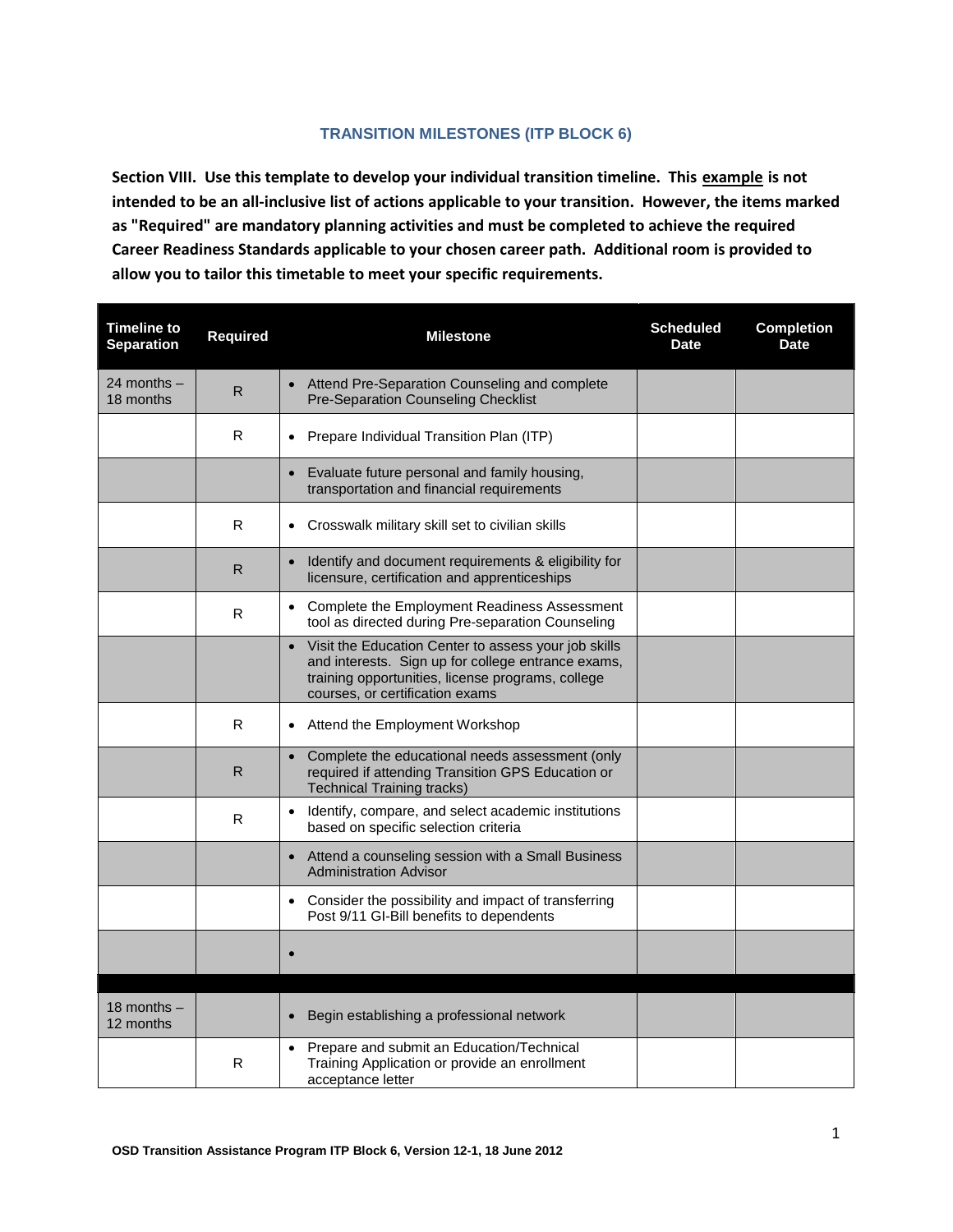| <b>Timeline to</b><br><b>Separation</b> | <b>Required</b> | <b>Milestone</b>                                                                                                                                  | <b>Scheduled</b><br><b>Date</b> | <b>Completion</b><br><b>Date</b> |
|-----------------------------------------|-----------------|---------------------------------------------------------------------------------------------------------------------------------------------------|---------------------------------|----------------------------------|
|                                         |                 | Create a business development plan<br>$\bullet$                                                                                                   |                                 |                                  |
|                                         |                 | Update personal legal documents<br>$\bullet$                                                                                                      |                                 |                                  |
|                                         |                 | Identify anticipated financial requirements and<br>$\bullet$<br>sources of capital for your business                                              |                                 |                                  |
|                                         |                 | Identify and document chronic medical/dental<br>$\bullet$<br>problems and seek treatment for yourself and your<br>family                          |                                 |                                  |
|                                         |                 | Research potential destinations for your post-<br>$\bullet$<br>separation relocation; evaluate employment<br>opportunities for your chosen career |                                 |                                  |
|                                         |                 | Schedule and attend individual counseling sessions<br>$\bullet$<br>with Transition Counselor                                                      |                                 |                                  |
|                                         | R               | Develop a 12-month post-transition budget<br>$\bullet$                                                                                            |                                 |                                  |
|                                         | R               | Develop a resume(s)<br>$\bullet$                                                                                                                  |                                 |                                  |
|                                         |                 | Join a professional organization(s)                                                                                                               |                                 |                                  |
|                                         |                 | $\bullet$                                                                                                                                         |                                 |                                  |
|                                         |                 | $\bullet$                                                                                                                                         |                                 |                                  |
| 12 months $-$<br>6 months               | R               | Register for VA Benefits on eBenefits portal<br>$\bullet$                                                                                         |                                 |                                  |
|                                         |                 | Apply for VA Benefits<br>$\bullet$                                                                                                                |                                 |                                  |
|                                         | R               | Complete one-on-one counseling with an academic<br>$\bullet$<br>advisor at educational/training institute                                         |                                 |                                  |
|                                         | R               | Visit Guard or Reserve Recruiting Office (if<br>$\bullet$<br>applicable)                                                                          |                                 |                                  |
|                                         |                 | Receive post-military service employment<br>$\bullet$<br>restriction counseling                                                                   |                                 |                                  |
|                                         |                 | Review and make a copy of your personnel and<br>$\bullet$<br>medical records                                                                      |                                 |                                  |
|                                         | R               | Submit two Job Application Packets or present an<br>$\bullet$<br>employment acceptance letter                                                     |                                 |                                  |
|                                         |                 | Learn Federal job search process and begin<br>$\bullet$<br>posting resumes (as applicable)                                                        |                                 |                                  |
|                                         |                 | Conduct informational interviews                                                                                                                  |                                 |                                  |